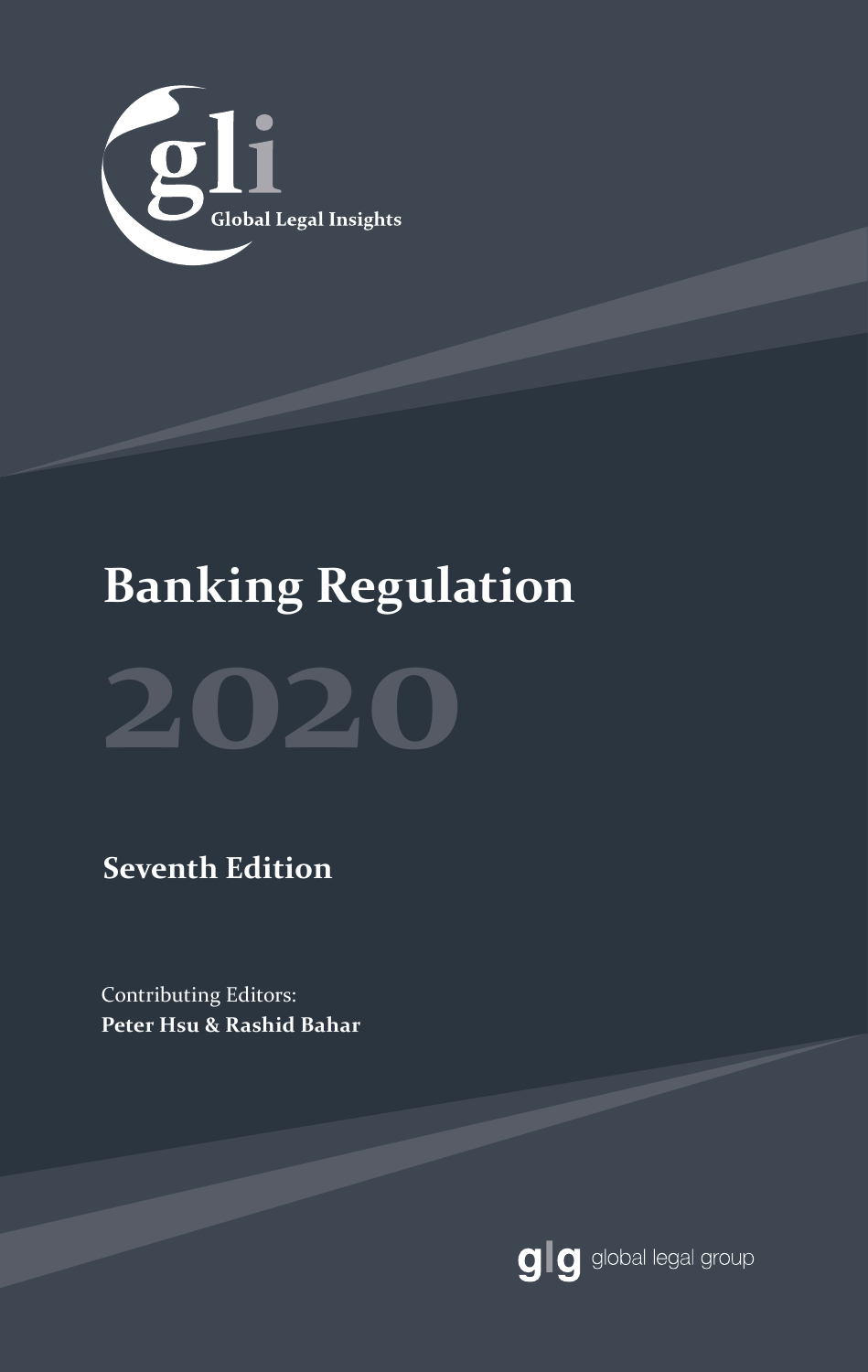### **CONTENTS**

| Preface               | Peter Ch. Hsu & Rashid Bahar, Bär & Karrer Ltd.                                                                         |              |
|-----------------------|-------------------------------------------------------------------------------------------------------------------------|--------------|
| Andorra               | Miguel Cases Nabau & Laura Nieto Silvente, Cases & Lacambra                                                             | $\mathbf{1}$ |
| Angola                | Hugo Moredo Santos, Filipa Fonseca Santos &                                                                             |              |
|                       | Isabel Ferreira dos Santos, VdA                                                                                         | 18           |
| <b>Brazil</b>         | Bruno Balduccini & Ana Lidia Frehse, Pinheiro Neto Advogados                                                            | 27           |
| Canada                | Pat Forgione, Darcy Ammerman & Alex Ricchetti, McMillan LLP                                                             | 37           |
| <b>Chile</b>          | Diego Peralta Valenzuela, Fernando Noriega Potocnjak &<br>Diego Lasagna Aguayo, Carey                                   | 53           |
| China                 | Dongyue Chen & Yixin Huang, Zhong Lun Law Firm                                                                          | 61           |
| <b>France</b>         | Jean L'Homme, Gaël Rousseau & Gautier Chavanet, FIDAL                                                                   | 72           |
| India                 | Shabnum Kajiji & Nihas Basheer, <i>Wadia Ghandy &amp; Co.</i>                                                           | 82           |
| <b>Indonesia</b>      | Miriam Andreta, Siti Kemala Nuraida & Anggarara Hamami,<br>Walalangi & Partners (in association with Nishimura & Asahi) | 92           |
| <b>Ireland</b>        | Keith Robinson & Keith Waine, Dillon Eustace                                                                            | 104          |
| Japan                 | Takashi Saito & Takehiro Sekine, Nishimura & Asahi                                                                      | 115          |
| Korea                 | Thomas Pinansky, Joo Hyoung Jang & Hyuk Jun Jung, Barun Law LLC                                                         | 125          |
| Liechtenstein         | Mag. Dr. Daniel Damjanovic, LL.M. &<br>Mag. Sonja Schwaighofer, LL.M., Marxer & Partner, attorneys-at-law               | 135          |
| <b>Mexico</b>         | José Ignacio Rivero Andere & Bernardo Reyes Retana Krieger,<br>González Calvillo, S.C.                                  | 145          |
| <b>Morocco</b>        | Salima Bakouchi & Kamal Habachi,<br>Bakouchi & Habachi - HB Law Firm LLP                                                | 155          |
| Mozambique            | Nuno Castelão, Guilherme Daniel & Gonçalo Barros Cardoso, VdA                                                           | 165          |
| <b>Netherlands</b>    | Bart Bierman & Eleonore Sijmons, Finnius                                                                                | 175          |
| Portugal              | Benedita Aires, Maria Carrilho & Sofia Lopes Ramos, VdA                                                                 | 186          |
| <b>Singapore</b>      | Ting Chi Yen & Dorothy Loo, Oon & Bazul LLP                                                                             | 198          |
| <b>South Africa</b>   | Dawid de Villiers, Denisha Govender & Eric Madumo, Webber Wentzel                                                       | 211          |
| Spain                 | Fernando Mínguez Hernández, Íñigo de Luisa Maíz &                                                                       |              |
|                       | Rafael Mínguez Prieto, Cuatrecasas                                                                                      | 222          |
| Switzerland           | Peter Ch. Hsu & Rashid Bahar, Bär & Karrer Ltd.                                                                         | 241          |
| <b>Timor-Leste</b>    | Pedro Cassiano Santos, Rita Castelo Ferreira & José Melo Ribeiro, VdA                                                   | 259          |
| <b>Turkey</b>         | Tevfik Adnan Gür & Ahmet Tacer, Gür Law Firm                                                                            | 271          |
| <b>United Kingdom</b> | Alastair Holt, Linklaters LLP                                                                                           | 279          |
| <b>USA</b>            | Reena Agrawal Sahni & Timothy J. Byrne, Shearman & Sterling LLP                                                         | 290          |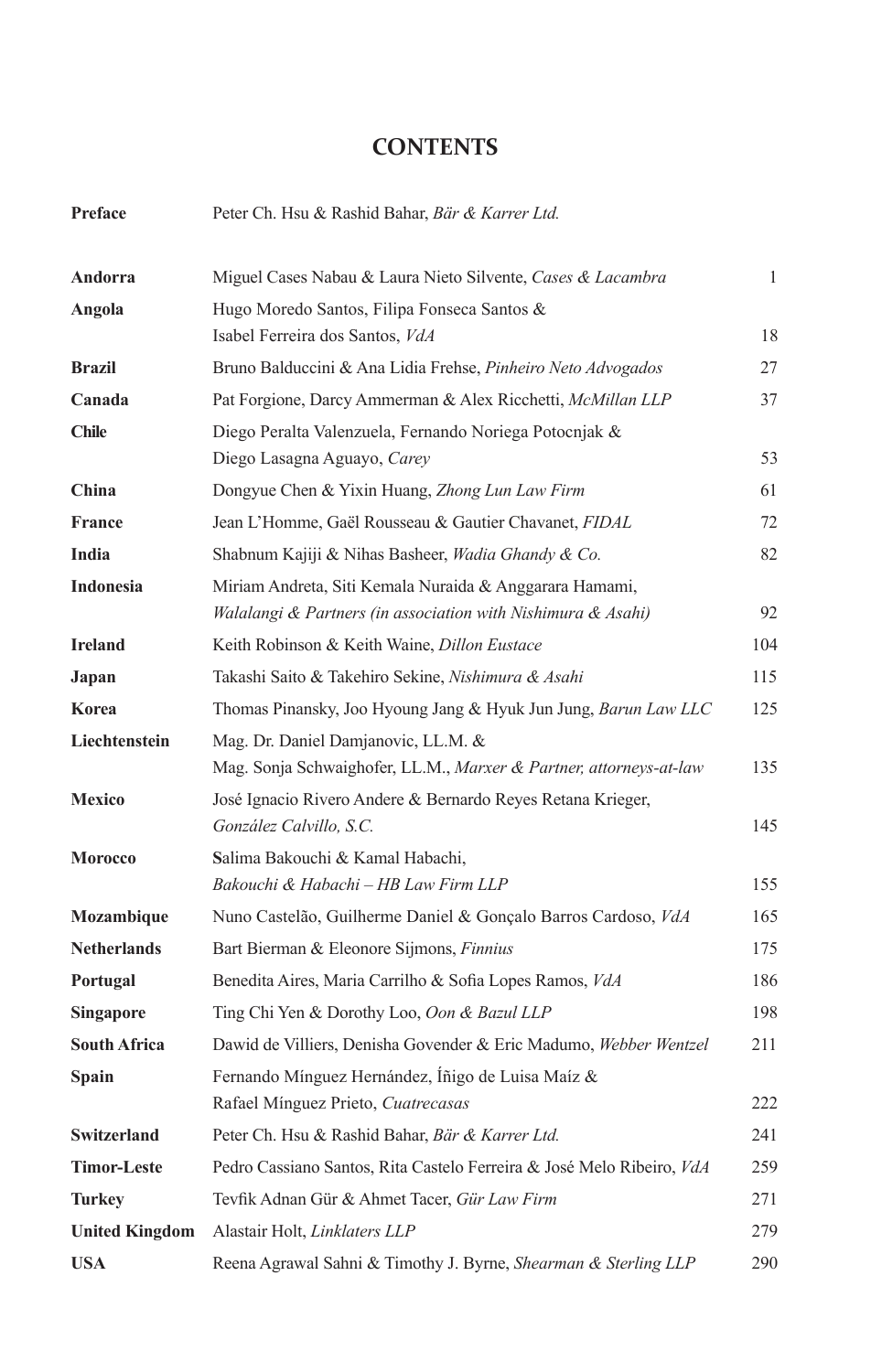# Switzerland

## Peter Ch. Hsu & Rashid Bahar Bär & Karrer Ltd.

#### **Introduction**

In the aftermath of the financial crisis of 2008/2009, Switzerland launched a massive overhaul of its financial regulations. These reforms followed several objectives. First, banking regulations were revised to ensure the stability of the financial system, in line with the recommendations of the Financial Stability Board ("**FSB**") and other international standard-setters. Second, Switzerland reacted to EU law in order to ensure equivalence and to be able to continue to access the European market as a third-party state. Therefore, the reforms also aimed to align Swiss law with EU regulations Directive 2014/65/EU on Markets in Financial Instruments II ("**MiFID II**") and Regulation (EU) No 600/2014 on Markets in Financial Instruments ("**MiFIR**") to ensure Swiss financial institutions' access to the European financial markets. Finally, the reforms were geared to revising Swiss regulations from a patchwork of sectorial rules to a consistent regulatory framework.

The core of the new Swiss banking regulation consists of the existing Federal Act on Banks and Savings Banks of 8 November 1934 ("**BankA**"), the existing Federal Act on the Swiss Financial Market Supervisory Authority of 22 June 2007 ("**FINMASA**"), the Financial Market Infrastructure Act of 19 June 2015 ("**FMIA**"), as well as the Federal Act on Financial Services of 15 June 2018 ("**FinSA**") and the Federal Act on Financial Institutions of 15 June 2018 ("**FinIA**"). The latter two, together with the implementing Ordinance on Financial Services of 6 November 2019 and Ordinance on Financial Institutions of 6 November 2019, entered into force on 1 January 2020, subject to two- to three-year transitional periods and have materially changed the Swiss regulatory landscape. The changes will affect domestic financial service providers as well as foreign providers with a physical Swiss establishment, but – in a departure from the former liberal regime – also foreign providers that pursue their Swiss business on a cross-border basis only. All of these players have to review the new regulatory requirements and adapt their business accordingly.

Banks in Switzerland have been facing pressure due to regulatory and legal developments. They have led to heavily increased reporting burdens. In addition, the tougher international capital and liquidity standards such as Basel III, issued by the Basel Committee on Banking Supervision ("**BCBS**"), or the new standards set by the FSB over the last few years, have led to increased costs of a bank's capital and long-term funding and other regulatory requirements including, *e.g.*, new standards for resolution planning.

Besides these increased burdens, the major challenges currently lie in responding to strong competitive pressure, including from new entrants coming from the technology sector, and more transparency on fees. These challenges are aggravated by the continued low (including negative) interest rates and the strong Swiss currency, which together have resulted in declining profitability.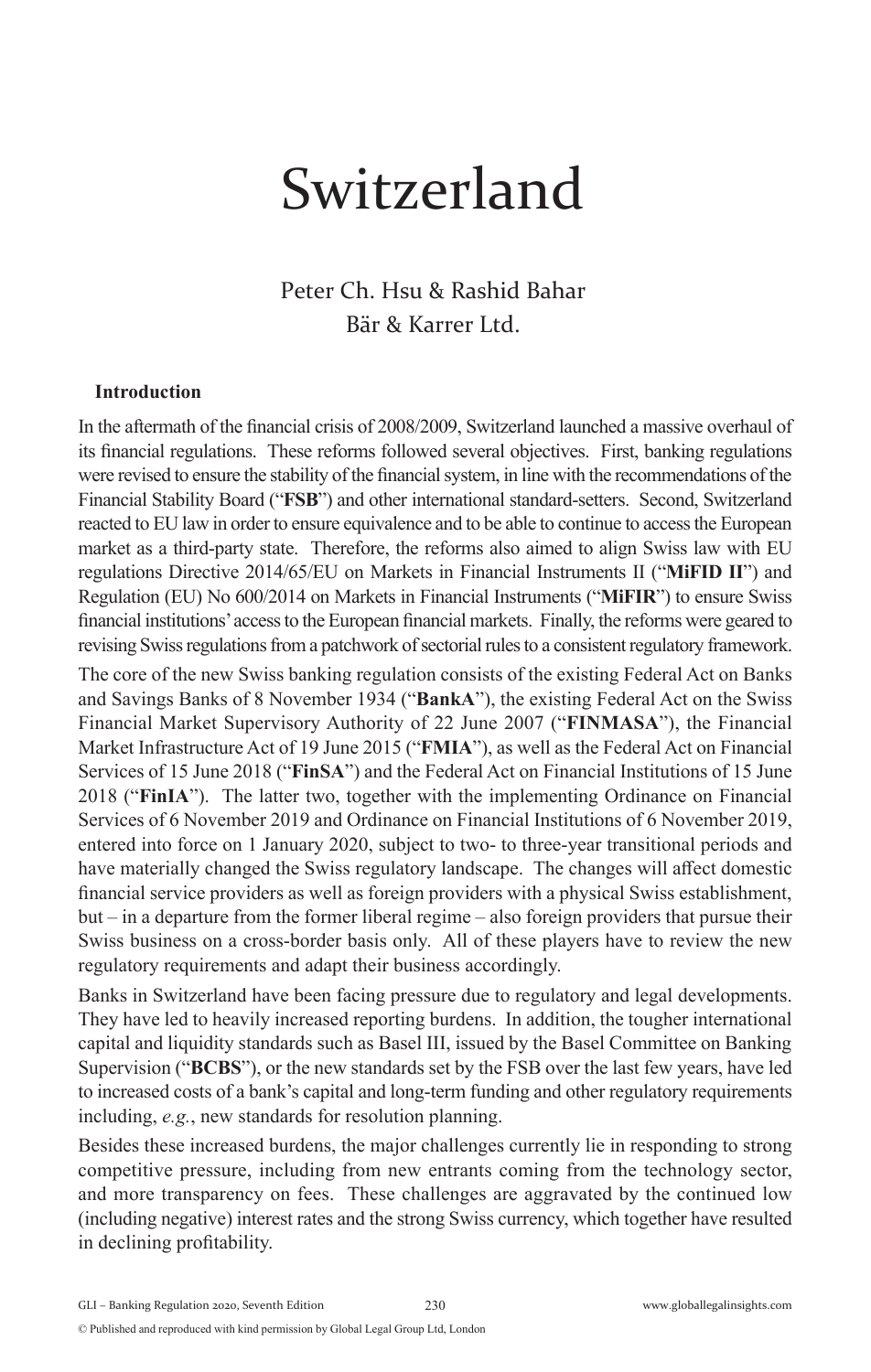Furthermore, the current environment has been characterised by a variety of related legal developments, particularly in international tax matters. Switzerland implemented the automatic exchange of information based on the Organisation for Economic Co-operation and Development ("**OECD**") CRS standard. In this context, the Federal Act on the International Automatic Exchange of Information in Tax Matters of 18 December 2015 ("**AEOI-Act**") entered into force on 1 January 2017, and the Federal Tax Administration for the first time exchanged information with partner states in September 2018. In addition, in the course of the implementation of the revised recommendations of the Financial Action Task Force ("**FATF**") and the Global Forum on Transparency and Exchange of Information for Tax Purposes ("**Global Forum**"), several laws have been amended and further reforms are under way. Since 2016, aggravated tax misdemeanours constitute a predicate offence for money laundering. Furthermore, the legal framework on anti-money laundering and anti-terrorism financing ("**AML**") has also become more stringent. In addition, foreign regulations are a limiting factor for outbound Switzerland cross-border banking business.

The accumulation of these factors has forced many banks to scale back some of their activities in Switzerland and consequently led to a trend toward consolidation in the Swiss banking sector in recent years. These tendencies toward consolidation are primarily seen with small banks and Swiss subsidiaries of foreign banking groups, while the latter in particular either close down their operations in Switzerland by liquidation or sale, or try to seek a critical mass of assets under management through acquisition or merger.

Despite this currently challenging environment, Switzerland is still a very attractive financial centre, as it combines many years of accumulated expertise, particularly in private banking and wealth management. In particular, the Swiss financial centre is the global market leader in the area of assets managed outside the owner's home country, with a global market share of approximately 27% (see *Swiss Banking, Banking Barometer 2019: Economic trends in the Swiss banking industry*, August 2019, available at www.swissbanking.org). Professional advice, top-quality services and sophisticated banking products are the traditional strengths of Swiss financial institutions.

A good educational and training infrastructure, guaranteeing a reliable stream of qualified staff, political and economic stability, a flexible labour market and good infrastructure are also convincing arguments to build up Swiss banking presences. Moreover, Switzerland's global position for currency trading has been further strengthened since the Peoples' Bank of China authorised the Zurich Branch of China Construction Bank to act as a clearing bank for the Chinese currency Renminbi in November 2015.

Furthermore, Switzerland has positioned itself to become a hub for innovative financial technologies ("**Fintech**") and projects such as Libra, the envisaged global cryptocurrency, brought it into the focus of the spotlight of the public globally. As part of this effort, the Swiss regulatory framework is continuously being adjusted to address the needs of Fintech providers and to create a suitable environment for applications of distributed ledger technology ("**DLT**"). As a first measure, the Swiss Federal Council adopted amendments to the Federal Ordinance on Banks and Savings Banks of 30 April 2014 ("**BankO**") that entered into force on 1 August 2017 (see below). In addition, Swiss Parliament amended the BankA with effect from 1 January 2019 to introduce a so-called Fintech licence as a new regulatory licence category geared towards limited deposit-taking activities, with less stringent requirements compared to the fully-fledged banking licence. Within the regulatory framework defined by federal laws and regulations, the Swiss Financial Market Supervisory Authority FINMA ("**FINMA**") aims to take a technology-neutral approach in its practice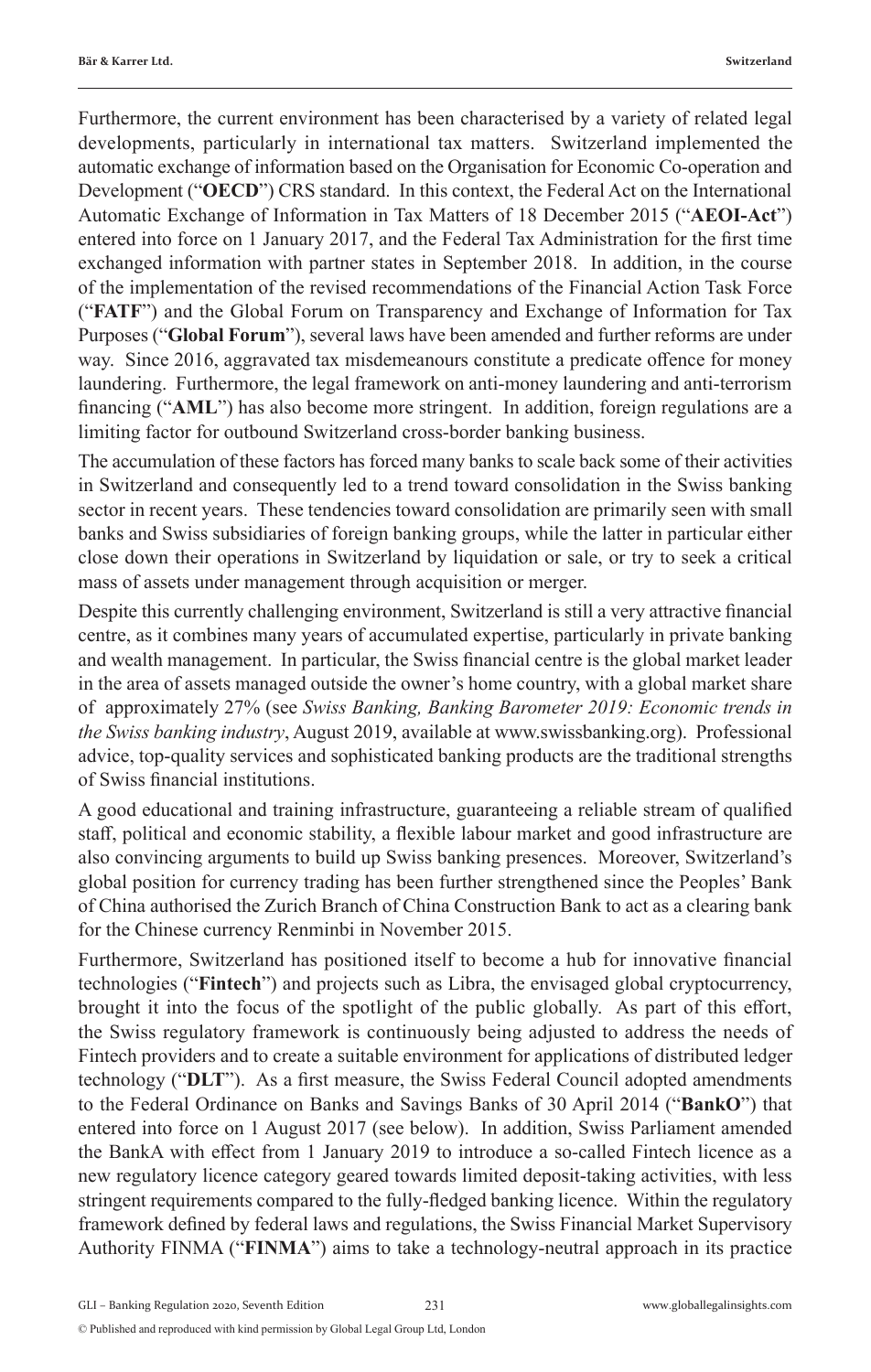and revised several of its circulars to remove obstacles for technology-based approaches to financial services.

On 22 March 2019, the Federal Council presented a preliminary draft of a new Federal Act on the Amendment of Federal law in light of the Developments regarding Distributed Ledger Technology (DLT), along with an explanatory report. The deadline for the public consultation on the preliminary draft expired by the end of June 2019 and on 27 November 2019, the Federal Council released the draft Federal Act on the Amendment of Federal law in light of the Developments regarding Distributed Ledger Technology (DLT) for deliberation in parliament. The draft proposes a number of fairly fundamental changes to federal laws, in particular the Federal Code of Obligations ("**CO**"), the Federal Law on Debt Collection and Bankruptcy, the AMLA, and the FMIA. If passed into law as currently drafted, the act will in particular introduce a concept of DLT-based uncertificated securities (*DLT-Wertrechte*) into civil securities law pursuant to the CO, as well as a new stand-alone licence type under the FMIA for so-called "DLT Trading Facilities" (*DLT-Handelssysteme*), *i.e.,* institutions for the multilateral trading in standardised DLT securities. It is expected that the draft DLT legislation is bound for an accelerated legislative process with the goal to finalise and enact the amended rules by the end of 2020.

#### **Regulatory architecture: Overview of banking regulators and key regulations**

#### Responsible bodies for banking regulation

FINMA is the supervisory authority for banks, securities dealers and other financial institutions such as collective investment schemes and insurance undertakings. FINMA's primary tasks are to protect the interests of creditors, investors and policyholders and to ensure the proper functioning of financial markets. To perform its tasks, FINMA is responsible for licensing, prudential supervision, enforcement and regulation.

In parallel, the Swiss National Bank ("**SNB**"), the Swiss central bank, is responsible for monetary policy and the overall stability of the financial system. This includes the mandate to determine banks and bank functions as systemically important, in consultation with FINMA.

Under the so-called dual supervisory system in the banking regulation, FINMA largely relies on the work of recognised audit firms. As the extended arm of FINMA, these audit firms exercise direct supervision over financial institutions. They conduct regulatory audits of the banks on behalf of FINMA. In addition, FINMA may undertake targeted on-site supervisory reviews with the aim of achieving timely and comprehensive supervision. As an exception to the dual supervisory system, FINMA has a dedicated supervisory team which is responsible for monitoring directly UBS Inc./UBS Switzerland Ltd and Credit Suisse Group Ltd/Credit Suisse (Switzerland) Ltd., the two large Swiss banking groups. Furthermore, FINMA also increasingly performs on-site inspections and takes "deep dives" in selected financial intermediaries to get a better understanding of the inner workings of supervised entities.

Key legislation or regulations applicable to banks

The key legislation for Swiss banks includes the following:

- the FINMASA defines the role and powers of FINMA;
- the Federal Act on the Swiss National Bank of 3 October 2003 defines the role and powers of the SNB;
- the BankA and the BankO provide for the general regulatory framework governing banks, including the banking licence requirements and accounting rules for banks;
- the FMIA and the Ordinance on Financial Markets Infrastructures ("**FMIO**") contain, among others: i) licence requirements for stock exchanges, multilateral trading facilities,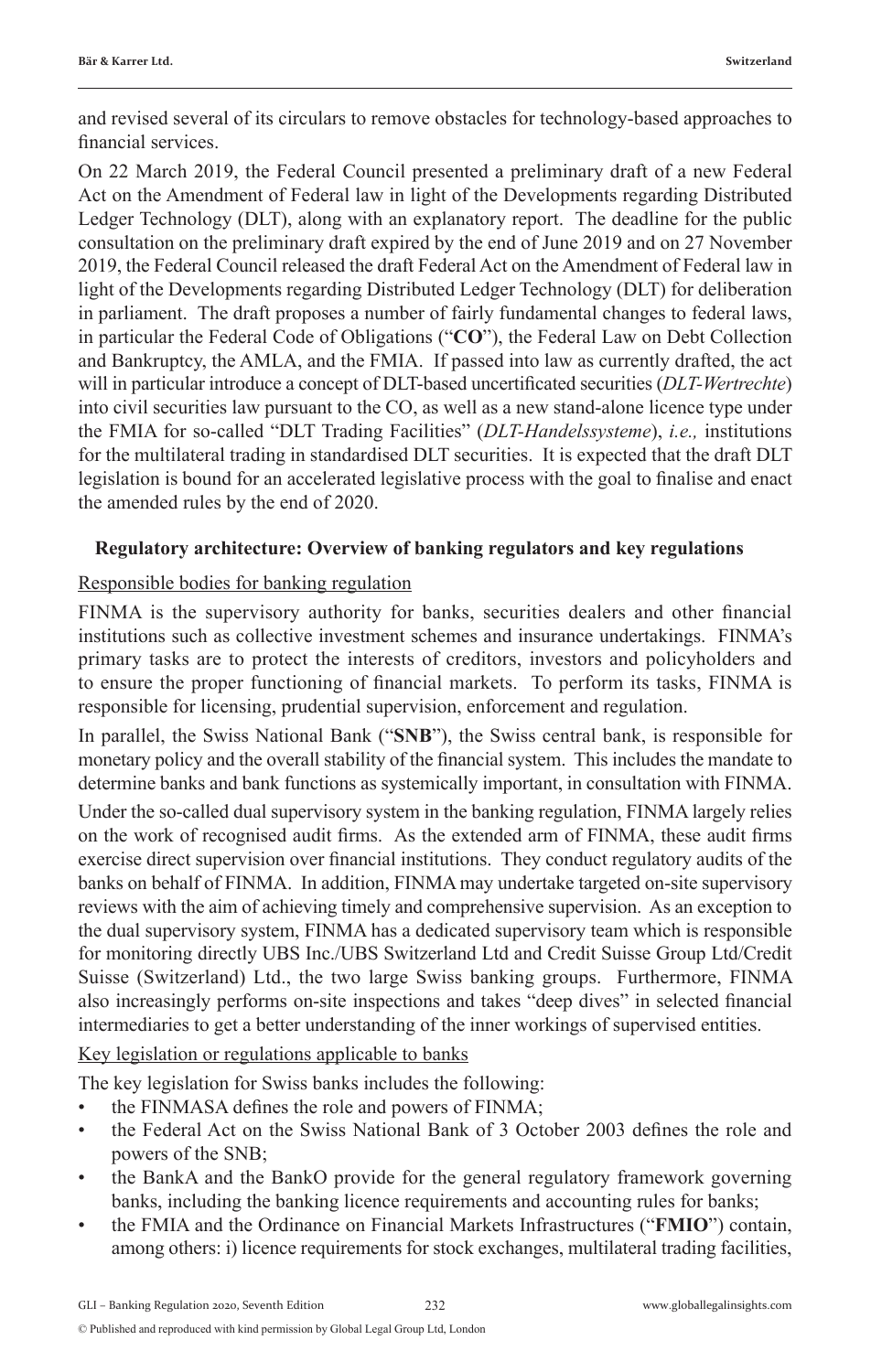operators of organised trading facilities, central depositories, central counterparties, payment systems and trade repositories; ii) takeover and disclosure rules referring to listed companies; and iii) regulations on market conduct in securities and derivatives trading; and

• the FinSA, which is being phased-in, provides for rules of conduct for all financial service providers, including banks, as well as rules on prospectus and key information documents for certain financial instruments.

Further important regulations are:

- the Ordinance of FINMA on Foreign Banks in Switzerland of 21 October 1996 ("**FBO-FINMA**"), which provides for additional requirements for banks controlled by foreign persons as well as branches and representative offices of banks incorporated abroad;
- the Ordinance on Capital Adequacy and Risk Diversification for Banks and Securities Dealers of 1 June 2012 ("**CAO**");
- the Ordinance on Liquidity for Banks of 30 November 2012 ("**LiqO**"), governing capital adequacy and liquidity requirements applicable to banks and securities dealers;
- the Ordinance of FINMA on the Insolvency of Banks and Securities Dealers of 30 August 2012 ("**BIO-FINMA**") governing the resolution and recovery as well as insolvency proceedings applicable to banks and securities dealers;
- the Federal Act on Collective Investment Schemes of 23 June 2006 ("**CISA**") and the Ordinance on Collective Investment Schemes of 22 November 2006 ("**CISO**") on investment funds and companies as well as rules on distribution;
- the Federal Act on Consumer Credit of 23 March 2001; and
- the AMLA and its implementing ordinances.

In addition, FINMA specifies its practice in numerous circulars. FINMA circulars as such are, in principle, not binding for Swiss courts but constitute a mere codification of FINMA of how it interprets and applies the applicable financial laws and regulations. However, the guidance of FINMA circulars might *de facto* have a binding effect on banks and other financial institutions, since a violation may lead to regulatory sanctions.

Furthermore, the Swiss financial sector has a long tradition of self-regulation by self-regulatory organisations ("**SROs**"). Against this background, FINMA has recognised several selfregulatory guidelines and agreements of SROs as minimum standards, thus incorporating them within the regulatory framework and subjecting non-compliance to enforcement action (see FINMA Circular 2008/10 on "Self-regulation as a minimum standard"). An important example of self-regulation is the agreement on the Swiss bank's code of conduct with regard to the exercise of due diligence of 2020 ("**CDB 20**") by the Swiss Bankers Association ("**SBA**"), which defines know-your-customer policies that banks and securities dealers must apply.

Influence of supra-national organisations and regulatory regimes or regulatory bodies

Switzerland is engaged in several international bodies, such as the FSB, the Bank of International Settlements ("**BIS**"), BCBS and the International Organization of Securities Commissions ("**IOSCO**"). Furthermore, Switzerland is a member of the FATF that sets out international standards in the area of AML and the OECD, the Global Forum. Finally, although Switzerland is not a member of the G20, it has regularly been invited to participate in this international forum, which plays a leading role in defining international initiatives.

International standards have an increasing importance for Switzerland, as it has to ensure access for its financial institutions to foreign markets, and maintain a good reputation of the Swiss financial market overall. The standards established by supra-national organisations, including, *e.g.*, FSB's Key Attributes of Effective Resolution Regimes for Financial Institutions dated 15 October 2014, and Guidance on Arrangements to Support Operational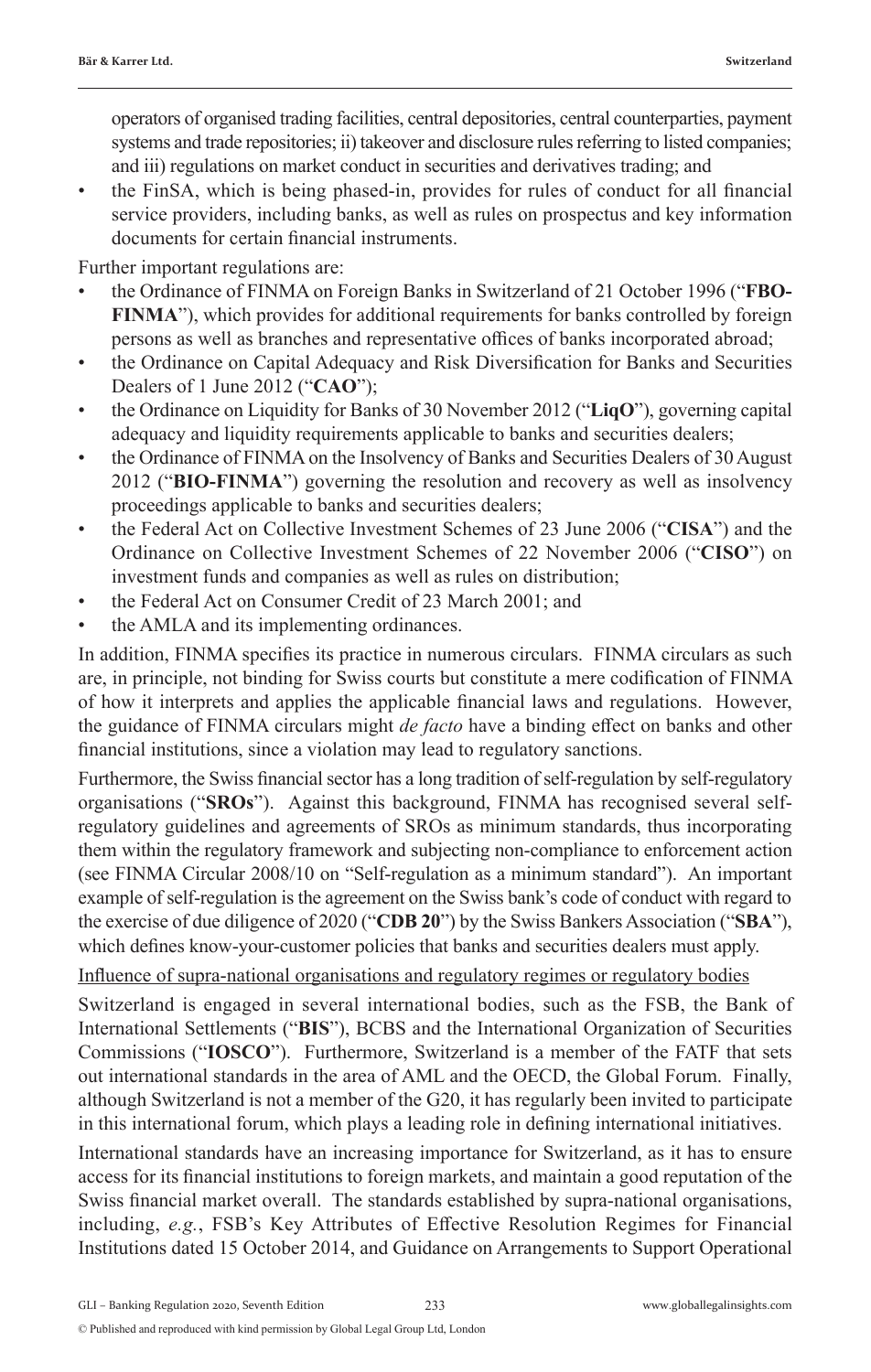Continuity in Resolution dated 18 August 2016, have, thus, a strong impact on Swiss regulation in the financial sector. As a case in point, Basel III had a significant influence on the Swiss regulatory framework, such as the capital adequacy and liquidity standards specified in the CAO and the LiqO.

The Swiss regulatory framework is particularly influenced by developments in the European Union. As an example, the European Union harmonised its capital market regulation with MiFID II and MiFIR. Consequently, the Swiss legislator is following up and voluntarily harmonising certain aspects of Switzerland's legislation with similar provisions in the FMIA and FinSA, with the aim of ensuring access to the European financial markets (which requires, among others, a regulation that is equivalent to the EU regulation). Furthermore, the current revision of the Federal Act on Data Protection ("**FADP**"), which is likely to have an impact on several industry sectors, including the banking sector, aims to harmonise the FADP with the recently revised data protection regime of the European Union, in particular the General Data Protection Regulation (EU) No 2016/679.

The same also applies in the context of derivatives trading. The provisions on derivatives trading of the FMIA are significantly influenced by the respective provisions in the European Market Infrastructure Regulation (EU) No 648/2012 ("**EMIR**") and by rules of other international regulatory bodies: for example, FMIA implements the commitments assumed at the G20 summit in Pittsburgh in 2009, and adapts the Swiss regulation of the financial market infrastructures and derivatives trading to international requirements.

#### Restrictions on the activities of banks

A bank must obtain a licence from FINMA in order to operate in Switzerland, or from Switzerland to abroad. Switzerland follows a model of universal banking. Therefore, a bank is allowed to engage in any other business in the financial industry in addition to its deposittaking business, if it has an appropriate organisation to carry out such activity, manages the operational risks and meets the requirements for fit and proper conduct of business. There are a few exceptions where an additional licence is required (*e.g.,* if the bank acts as a depository of collective investment schemes). Moreover, a bank cannot operate a fund management company, an insurance company or a financial markets infrastructure.

A bank is required to describe in detail the scope of business (including the subject matter and geographical scope) of its activities in the licence application (and in the article of association and the organisational rules). In case of any changes (in particular, an expansion) of the scope of the business activities of a bank, a bank respectively is required to inform and obtain prior approval of FINMA. Consequently, the scope of a banking licence is *de facto* individualised and, hence, varies from case-to-case.

Furthermore, many larger financial groups have separate entities engaging in fund management. By contrast, financial conglomerates, including both banks and insurance undertakings, are a relatively rare occurrence in Switzerland.

#### **Recent regulatory themes and key regulatory developments in Switzerland**

#### New architecture of the Swiss regulatory framework

Under the new regulatory framework of FinSA and FinIA that entered into force on 1 January 2020, financial institutions are to be subject to a "cross-sectorial regulation". The FinSA aims to protect customers of financial service providers. It regulates the provision of financial services by financial service providers (including banks, securities firms, etc., to the extent they provide financial services, but not insurance undertakings) and the offering of financial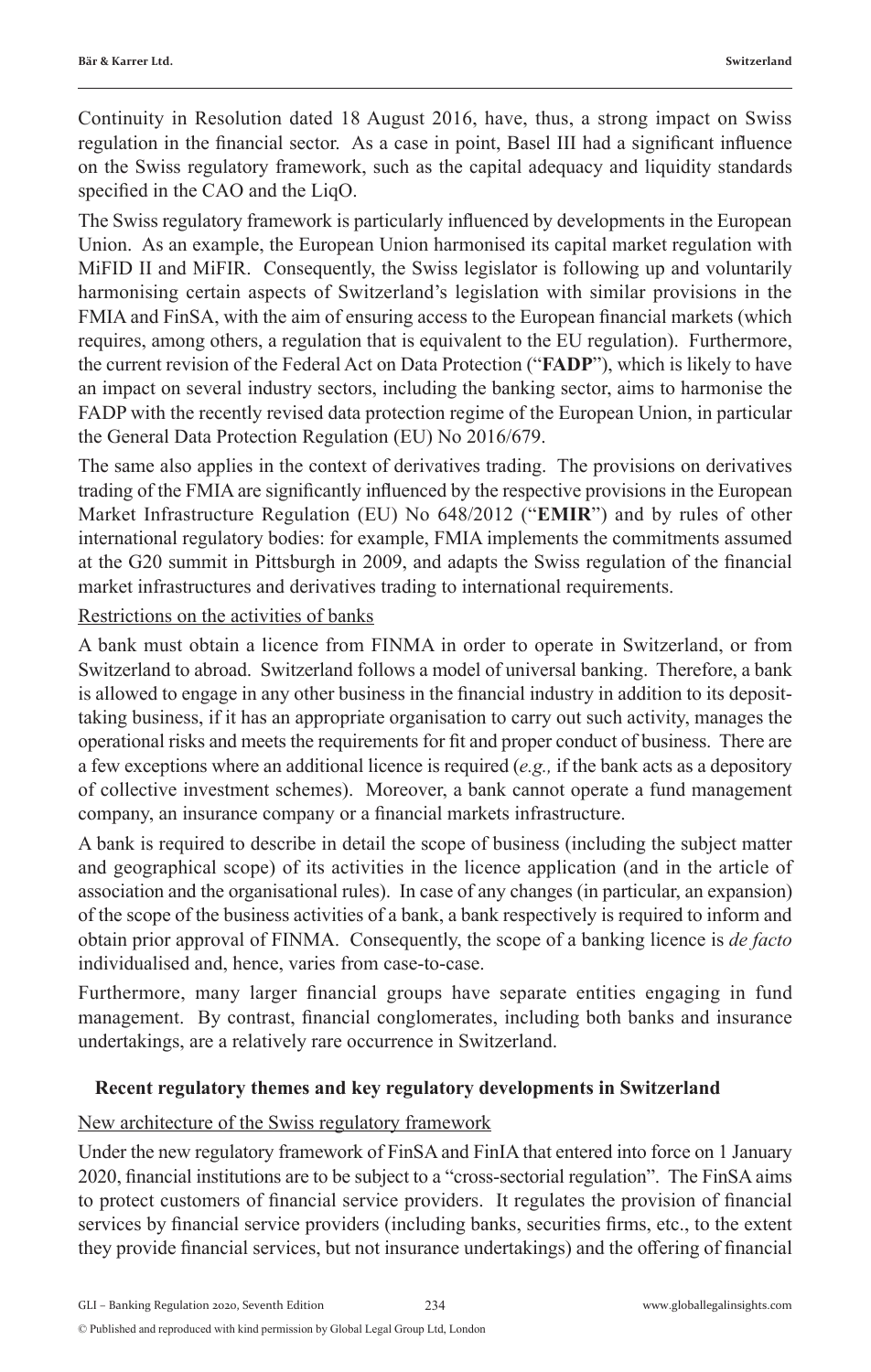instruments. It includes: regulation on client segmentation; rules of conduct; registration requirements for client advisors of financial service providers that are not subject to prudential supervision; rules on prospectus; and information leaflet requirements for financial instruments. In addition, the FinSA introduces the concept of a mandatory affiliation with an ombudsman office. This new framework is being phased in with a transitional regime, which grants – generally speaking – financial service providers two years to comply with the new rules of conduct and organisational duties.

FinIA regulates the licence requirements for certain financial institutions, including securities firms, fund management companies, managers of collective assets, asset managers and trustees. In contrast, banks and fintechs will remain subject to the regulatory requirements set out in the BankA (and BankO). Asset managers and trustees will be subject to a FINMA licence requirement but supervised by a FINMA authorised private supervisory body. Similarly, the FMIA and FMIO, which entered into force on 1 January 2016, will continue to regulate financial infrastructures.

Regulation of systemically important banks

In the financial crisis of 2007–2008, the Swiss government had to bail out UBS AG, the largest Swiss bank, with a capital injection of CHF 6 billion and liquidity support from the SNB. Consequently, Switzerland decided to take a position as a forerunner in the global efforts to improve the resolution of systemically relevant financial institutions carried out under the *aegis* of the FSB.

The Swiss approach consists of a policy mix of stringent capital requirements, both on a riskweighted and absolute (through a leverage ratio) basis, and liquidity ratios for systemically important banks ("**SIBs**"), as well as recovery and resolution planning by the financial institutions and FINMA, acting as a resolution authority. In addition to the standard capital requirements, Switzerland phased in the requirements regarding total loss-absorbing capital ("**TLAC**") to ensure that sufficient capital is available to finance the resolution of SIBs.

Unlike other jurisdictions, however, the Swiss framework did not impose explicit requirements on ring-fencing or bans on proprietary trading. By contrast, it relied on a carrot-and-stick approach. The stick consisted of a regulatory requirement imposed on SIBs to ensure that they can be resolved in an orderly manner without compromising their systemically relevant functions. At the same time, the regulator was empowered to grant discounts to SIBs who take additional measures to enhance their resolvability. This led the two global SIBs ("**G-SIBs**"), UBS AG and Credit Suisse Group AG, to restructure their corporate group to be controlled by a holding company, which is to serve as a single point of entry in resolution, to carve out their domestic business in a separate financial institution, and create dedicated service entities to ensure that the domestic business, which houses the core of the systemically relevant activity, can remain viable even if the group enters into resolution.

#### Resolution stay and bail-in

To facilitate the resolution of the SIBs, Swiss law was amended to grant FINMA the authority to order a resolution stay applying to all termination rights, and automatic termination clauses triggered by the commencement of resolution proceedings for a period of two business days (art. 30a BankA). To ensure the enforceability of these powers, all banks and securities dealers are required to take measures to ensure that agreements that are not subject to Swiss law and the jurisdiction of Swiss courts provide for the contractual recognition of a resolution's stay. However, whereas the resolution stay powers of FINMA extend to all agreements, FINMA determined that only certain financial arrangements needed to be covered by the contractual recognition (art. 56 BIO-FINMA).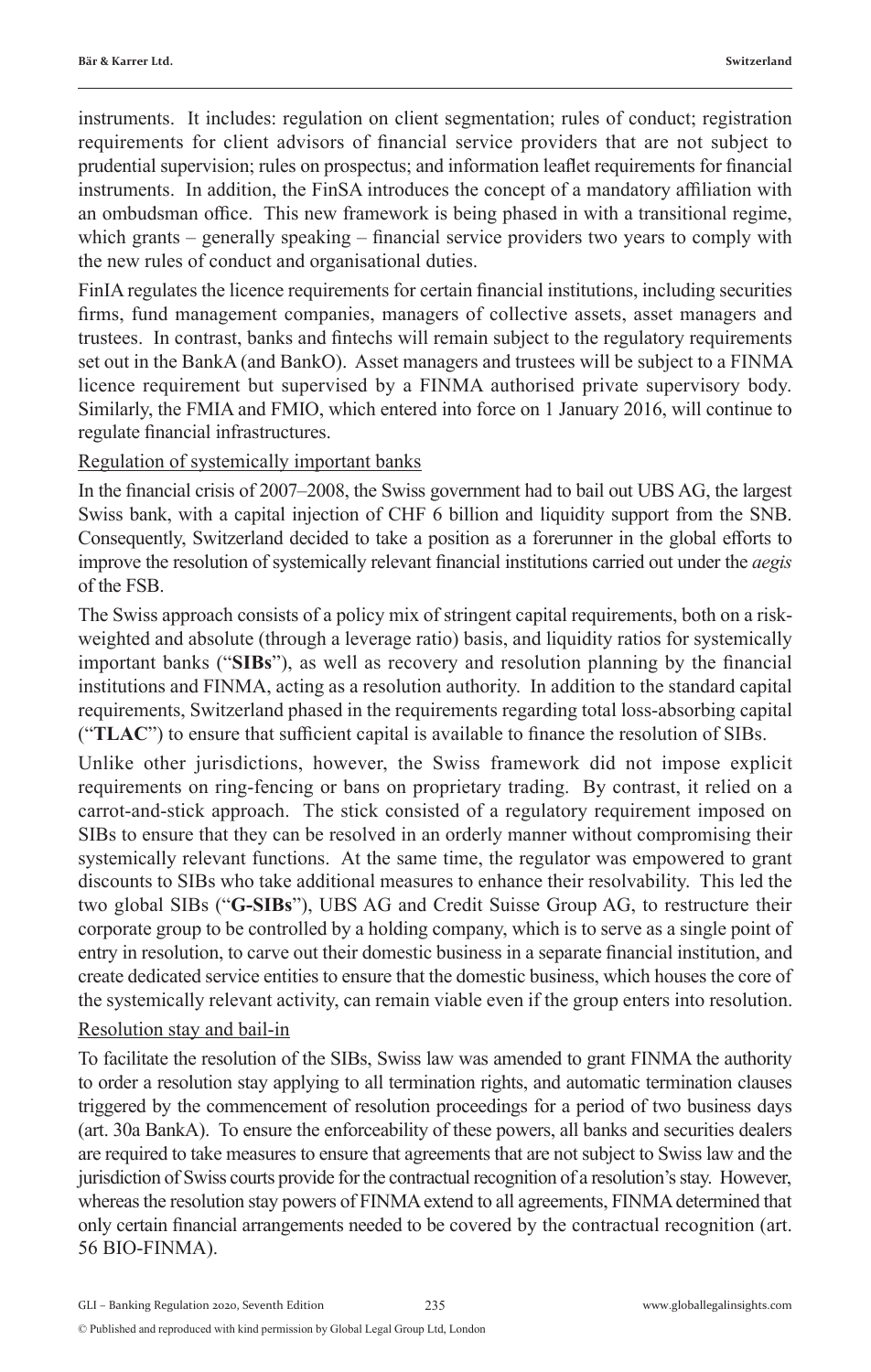Furthermore, FINMA was also granted the power to bail in or write off unsecured and unprivileged claims in connection with the approval of a resolution plan (art. 31 (3) BankA and art. 49 BIO-FINMA). However, unlike the resolution stay and the approach in the EU, Swiss law does not require a contractual recognition of bail-in powers. This is a testimony to the fact that FINMA relies more on capital requirements and, for SIBs, TLAC than on bail-in powers to carry out a resolution of financial institutions.

#### Fintech

To ease the Swiss regulatory regime for providers of innovative Fintech, including, *e.g.*, crowdfunding and crowd-lending, electronic payment services, robo-advice, and cryptocurrencies, the regulation provides for the following measures:

- Third-party monies accepted on interest-free accounts for the purpose of settlement of customer transactions do not qualify as deposits from the public (and, therefore, do not count towards a potential banking licence requirement) if the monies are held for a maximum of 60 days (instead of only seven days, as was the case before the amendment) (art. 5 (3)(c) BankO).
- Firms accepting deposits from the public or publicly offering the acceptance of deposits are exempted from the banking licence requirement as long as: i) the deposits accepted do not exceed CHF 1 million; ii) no interest margin business is conducted; and iii) depositors are informed, before making the deposit, that the firm is not supervised by FINMA and that the deposit is not covered by the depositor protection scheme (art. 6 (2) BankO). This exemption from the banking licence requirement is available to Fintechs as well as any other type of business that fulfils the requirements. It aims to create an innovation space, a so-called "sandbox".
- The new Fintech licence a licence with more lenient requirements compared to the fullyfledged banking licence – was introduced by an amendment to the BankA with effect as of 1 January 2019. This regime applies to institutions that hold deposits of less than CHF 100 million. If the customers are protected through additional safeguards, FINMA can approve a higher deposit ceiling on a case-by-case basis. Under this licence, the deposits may not be invested and no interest may be paid on them. The holders of a Fintech licence are not subject to the depositor protection regime. Further, they are not required to comply with the capital adequacy requirements under the CAO, but instead are subject to the minimum capital requirements under the BankO, *i.e.*, at least CHF 300,000 or 3% of the deposits taken from the public held. Accounting is carried out in accordance with the CO, which is a further relaxation compared to the rules applying to a bank. Further adjustments regarding corporate governance, risk management and compliance are also possible, although FINMA has not yet published how it will proceed in this regard. However, the requirement to be subject to the AMLA remains unchanged compared to the fully-fledged banking licence.
	- The draft new Federal Act on the Amendment of Federal laws in light of the Developments regarding DLT, which is still subject to deliberation in Swiss Parliament, stands to introduce a new stand-alone licence type under the FMIA for so-called "DLT Trading Facilities" (*DLT-Handelssysteme*), *i.e*., institutions for the multilateral trading in standardised DLT securities. Unlike the licences for traditional trading venues such as stock exchanges and multilateral trading facilities, the DLT Trading Facility licence would be a unified licence allowing its holder to also provide certain post-trading services that are normally reserved for other financial market infrastructures, such as central custody/depository services as well as clearing and settlement. Furthermore, DLT Trading Facilities would also be allowed to admit private individuals and unregulated legal entities to trading instead of regulated participants only.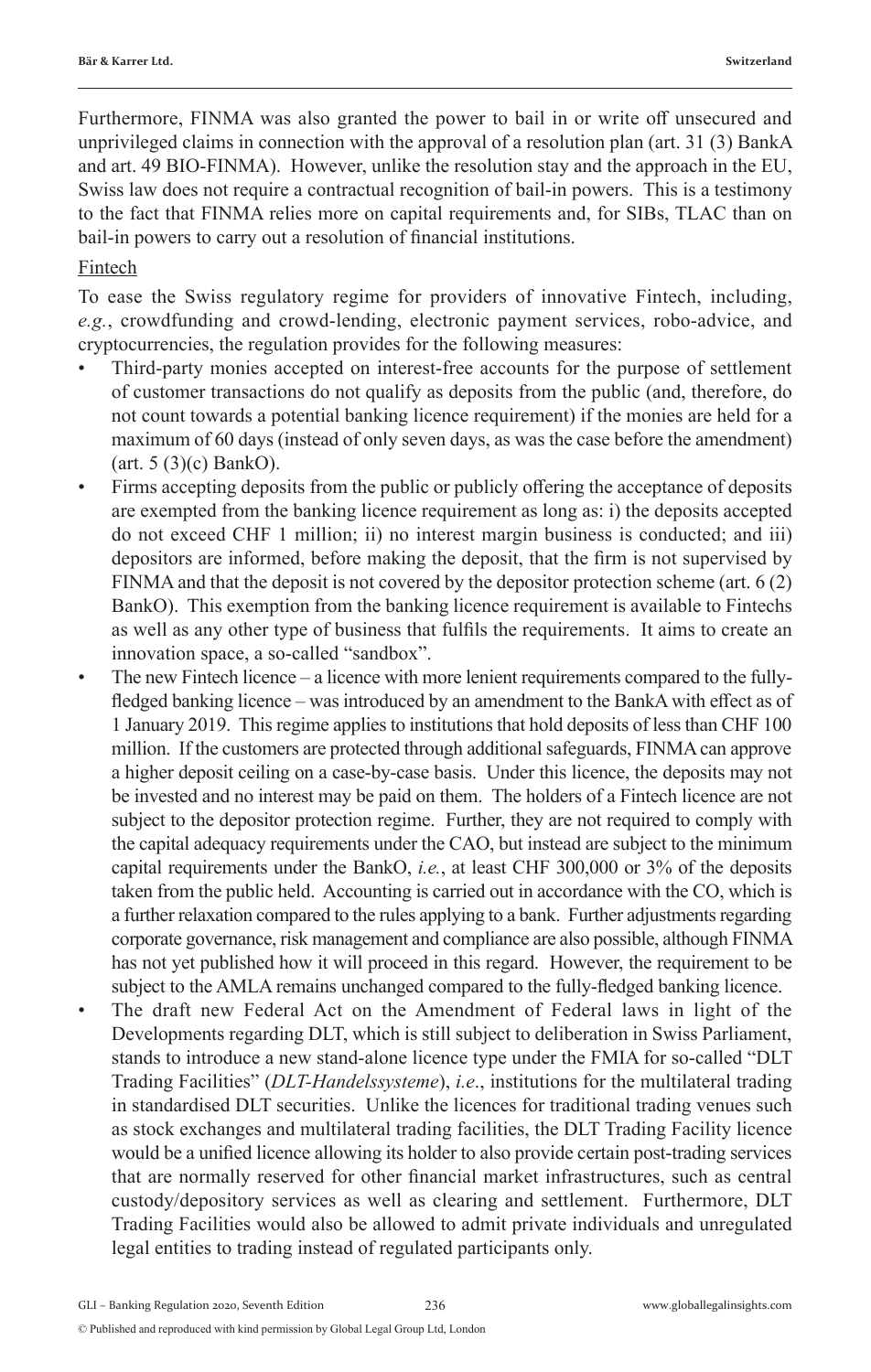In addition, FINMA issued several guidance papers on the use of blockchain in financial services. These set out FINMA's interpretation of the law when reviewing business models relating to digital assets or otherwise making use of blockchain technology and provide guidelines to interested parties wishing to submit their project for review by FINMA prior to launch, often with the goal of being provided with a so-called "no-action letter" or to ascertain applicable licence requirements (see, *e.g.*, the FINMA guidance 04/2017 on the regulatory treatment of initial coin offerings ("**ICOs**") of 29 September 2017, the FINMA guidelines for enquiries regarding the regulatory framework for ICOs of 16 February 2018, an update and supplement to said guidelines focusing on issuances of "stable coins" of 11 September 2019 and the FINMA guidance 02/2019 regarding payments on the blockchain of 26 August 2019). The various guidance papers published by FINMA generally emphasise the technology-neutral and principle-based nature of Swiss financial regulation. This provides some flexibility to explore innovative business models but requires that projects are reviewed and evaluated on a case-by-case basis, often in a dialogue with the regulator. As far as projects relate to the issuance, trading, custody, or other activities relating to blockchain tokens, FINMA has provided a general classification into three categories – taking a substance-over-form approach – to enable a structured analysis of proposed business models under applicable financial regulation. Specifically, FINMA distinguishes between payment tokens (cryptocurrencies), utility tokens and asset tokens, acknowledging that hybrid forms and transformations from one category into another along the timeline are possible.

#### Implementation of the Basel III requirements

Switzerland has largely implemented the core requirements of Basel III in the CAO, the LiqO and various FINMA circulars. These requirements first applied exclusively to systemically important financial institutions, and were then extended to all banks.

Capital requirements: On 1 January 2017, the amended CAO entered into force, implementing the adjusted regulations of Basel III on credit risk capital requirements for derivatives, fund investments and securitisations for banks. The amendments introduced definitive rules on derivative positions *vis-à-vis* central counterparties and revised the capital requirements for all types of bank claims *vis-à-vis* all types of investment funds, as well as the capital adequacy rules on securitisation positions in the banking book. Along with the CAO, FINMA revised its Circular 2017/7 "Credit risks – banks" ("**Circular 2017/7**") introducing the implementing provisions. Further amendments to Circular 2017/7 entered into force on 1 January 2019 with regard to the calculation of the minimum capital requirements for the default fund of central counterparties to reflect additional changes made to the CAO.

On 1 January 2018, new rules introducing a leverage ratio and a new risk diversification provision in line with Basel III were implemented in the CAO. The changes included the introduction of an unweighted capital adequacy requirement based on the leverage ratio of 3% for all non-SIBs, and up to 10% for SIBs as an additional safety net. The provisions on risk diversification stated, *inter alia*, that risk concentrations may generally only be measured according to core capital (Tier 1) and that banks are restricted in their use of models for determining risk concentrations. Further changes concerned the overrun of the upper limits enshrined in the CAO, the weighting of certain assets, as well as the adjustment of some special rules for SIBs. To reflect the changes made to the CAO, FINMA revised its Circular 2015/3 "Leverage ratio – banks" ("**Circular 2015/3**"), which entered into force on 1 January 2018, as well as its Circular 2019/1 (formerly 2008/23) "Risk diversification – banks", which entered into force on 1 January 2019 and imposes a maximum limit on the size of individual loans as well as several relaxations for smaller institutions.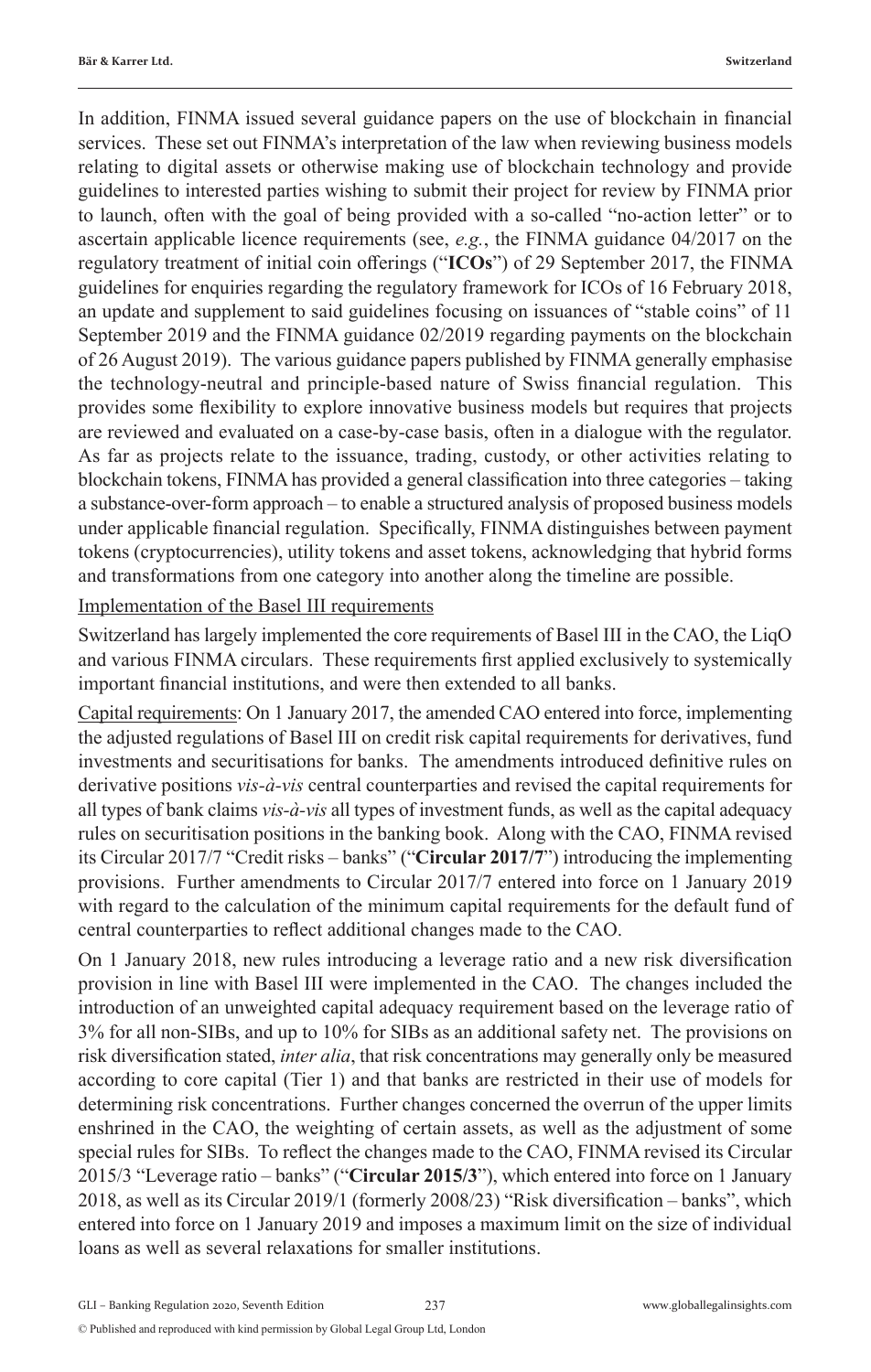On 1 January 2019, further amendments to the CAO entered into force, introducing goneconcern capital requirements for domestically focused SIBs ("**D-SIBs**"; PostFinance AG, Raiffeisen, and Zürcher Kantonalbank).

On 1 January 2020, further amendments to the CAO entered into force. On the one hand, they grant relief to small, liquid and well-capitalised banks and securities dealers by introducing simplified requirements for the capital adequacy, on the other hand they require parent entities of entities with systemically important functions (*e.g*., Credit Suisse AG and UBS AG) and Swiss entities of SIBs which perform systemically important functions and therefore are vital for the financial group's functioning, to provide for sufficient capital available for the event of a financial crisis.

In connection with the requirements for managing interest rate risk in the banking book and standards on disclosure, FINMA further revised the following circulars: FINMA Circular 2011/2 "Capital buffer and capital planning – banks"; FINMA Circular 2013/1 "Eligible capital – banks"; Circular 2015/3, FINMA Circular 2016/1 "Disclosure – banks"; FINMA Circular 2019/2 "Interest rate risks– banks"; and Circular 2017/7. The changes introduced, *inter alia*, new disclosure tables as well as adjustments to the determination of eligible capital, which accommodate the treatment of expected credit loss provisions under the International Financial Reporting Standard ("**IFRS**") 9.

The revised Basel III standards also entail new rules to determine the capital adequacy for market risks. In Switzerland, the new market risk rules are expected to enter into force on 31 December 2020 at the earliest.

Liquidity requirements: Under the LiqO (as in force since 2012), banks have to appropriately manage and monitor liquidity risks. It was, thus, possible to transpose part of the international liquidity standards of Basel III into Swiss law. In a further step, the revised LiqO, which entered into force on 1 January 2015, has also adopted the new quantitative liquidity requirements in accordance with the international liquidity standards. In particular, a liquidity coverage ratio ("**LCR**") has been introduced for short-term liquidity, requiring banks to provide for sufficient high-quality liquid assets. A bank should, *inter alia*, be able to survive for at least 30 days in the event of a liquidity stress scenario, with client deposits being withdrawn or difficulties with securing refinancing on the capital market. To reflect the changes made to the LiqO, FINMA revised its Circular 2015/2 "Liquidity risk – banks" ("**Circular 2015/2**"), which entered into force on 1 January 2018.

The amendments to the LiqO and Circular 2015/2 do not yet include provisions on the net stable funding ratio ("**NSFR**"), which must be implemented as a second minimal standard for the liquidity of banks. The Swiss Federal Council decided to defer the implementation of this new ratio at least until the end of 2019, because of substantial delays in the international timetable.

#### Administrative assistance

The implementation of the FMIA also entailed several changes in other areas, *e.g.*, with regard to administrative assistance, where FINMA is not required to inform the relevant customer prior to transmitting the information to the requesting authority if the purpose of the administrative assistance and the effective fulfilment of the requesting authority's tasks were to be jeopardised by the prior notification (art. 42*a* (4) of the revised FINMASA, entered into force on 1 January 2016).

#### Automatic exchange of information and tax compliance

In response to the criticism of the Swiss financial centre, Switzerland adopted a "White Money Strategy", which led to the adoption of the automatic exchange of information in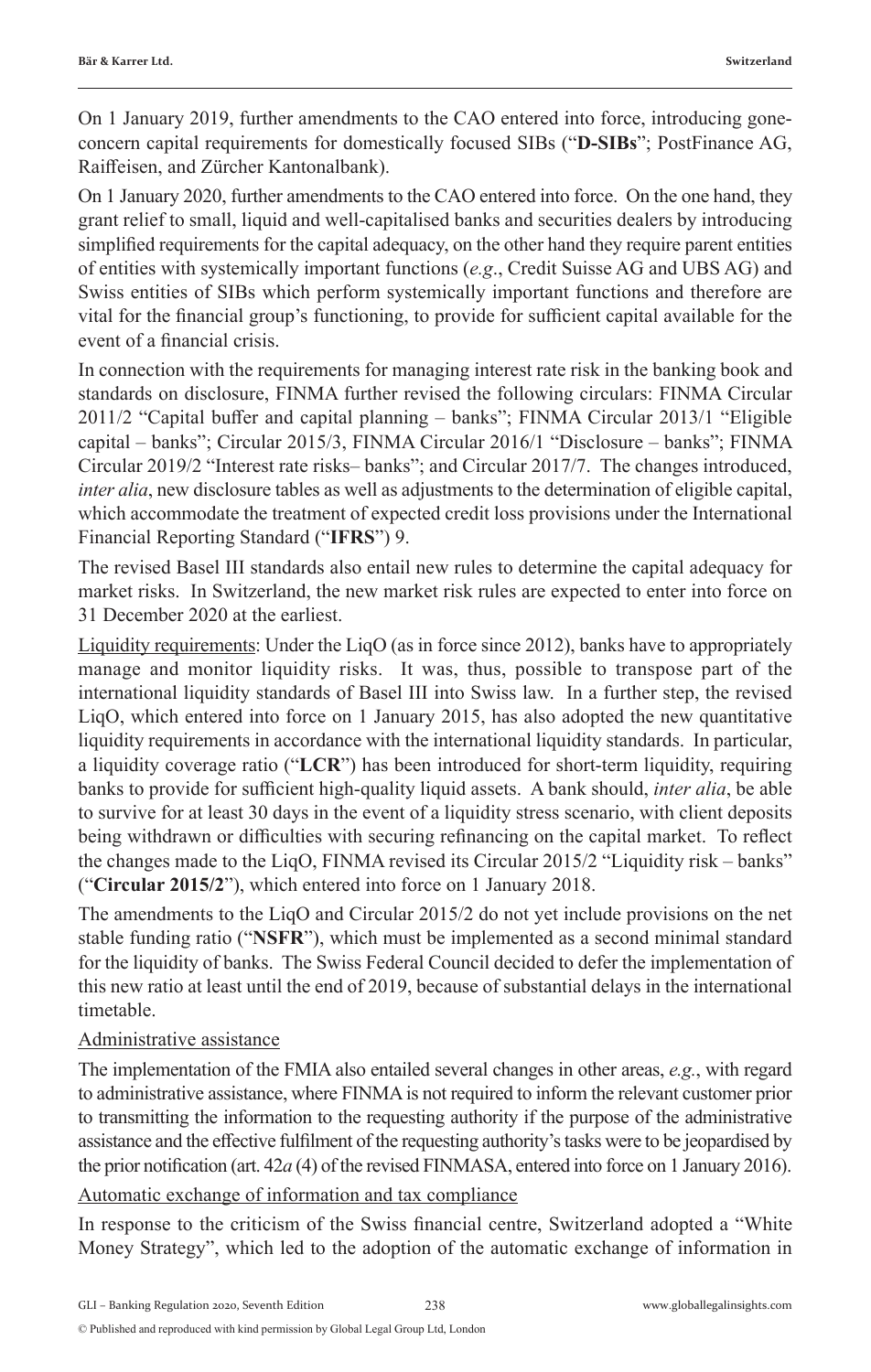tax matters and extended the AML framework to taxation fraud. This strategy was heavily influenced by the recommendations of the FATF and the Global Forum in connection with international AML standards, as well as the pressure of the OECD to adopt the OECD automatic exchange of information in tax matters with countries abroad ("**AEOI**").

Against this background, a legal foundation for introducing the AEOI in Switzerland was created with the AEOI-Act that entered into force on 1 January 2017. Under the AEOI-Act, financial institutions subject to the AEOI-Act must collect specific data from 2017 onwards and submit it to the Swiss Federal Tax Administration which, in turn, exchanges the data with the tax authorities of the partner states. In view of the AEOI's activation with 38 states on 1 January 2017, Swiss financial institutions started to collect relevant data, and Switzerland exchanged data with most of the 38 partner states for the first time at the end of September 2018. In December 2017, the Swiss Parliament adopted the AEOI with 38 further partner states. As a result, Swiss financial institutions have been collecting account information referring to the further 38 partner states since 1 January 2018, and Switzerland exchanged it for the first time in September 2019. Also, in September 2019, the National Council approved the adoption of the AEOI with 19 further partner states. The exchange of account information will require the further partner states to adhere to, *inter alia*, the Common Reporting Standard of the Organisation for Economic Co-operation and Development, OECD by the end of 2019.

Furthermore, the recommendations of FATF also influence the revision of the AMLA and prompted a first revision that came into effect on 1 January 2016, implementing, *e.g.*, new regulations in connection with business relationships and transactions with politically exposed persons. Currently, a further revision is under way, proposing, *inter alia*, to explicitly oblige and to regularly check that the information is up to date. This would create a basis for the existing practice and codify case law. Furthermore, due diligence obligations for the provision of certain services relating to the establishment, management, or administration of companies and trusts are proposed. The revised AMLA is expected to enter into force on 1 January 2020 at the latest. The country review of the FATF also led to an ongoing revision of the ordinance of the FINMA on Combating Money Laundering and Terrorist Financing in the Financial Sector of 3 June 2015, which addresses shortcomings identified in the FATF country review.

The Swiss Federal Council adopted the federal law on the implementation of the recommendations of the Global Forum on 21 June 2019, which entered into force on 1 November 2019. The bill aims, in addition to changes to corporate law, to facilitate the exchange of tax-related information.

#### Implementation of the Foreign Account Tax Compliance Act

On 2 June 2014, the agreement between Switzerland and the United States on cooperation to simplify the implementation of the Foreign Account Tax Compliance Act ("**FATCA**") entered into force. Under this agreement, the implementation of FATCA in Switzerland was based on the so-called "Model 2", which means that Swiss financial institutions disclose account details directly to the US tax authority, with the consent of the US clients concerned. However, in October 2014, the Swiss Federal Council approved a mandate for negotiations with the US on switching to "Model 1", which might lead to the application of the automatic exchange of information between Switzerland and the US. It is still unknown at the present time when there will be a corresponding agreement between Switzerland and the United States. On 20 September 2019, the amendment protocol to the double taxation agreement between Switzerland and the US entered into force. Under the protocol, the US tax authority IRS can, for cases from 30 June 2014, request information in aggregated form as a group request under the FATCA on all accounts that Swiss financial institutions have reported to IRS.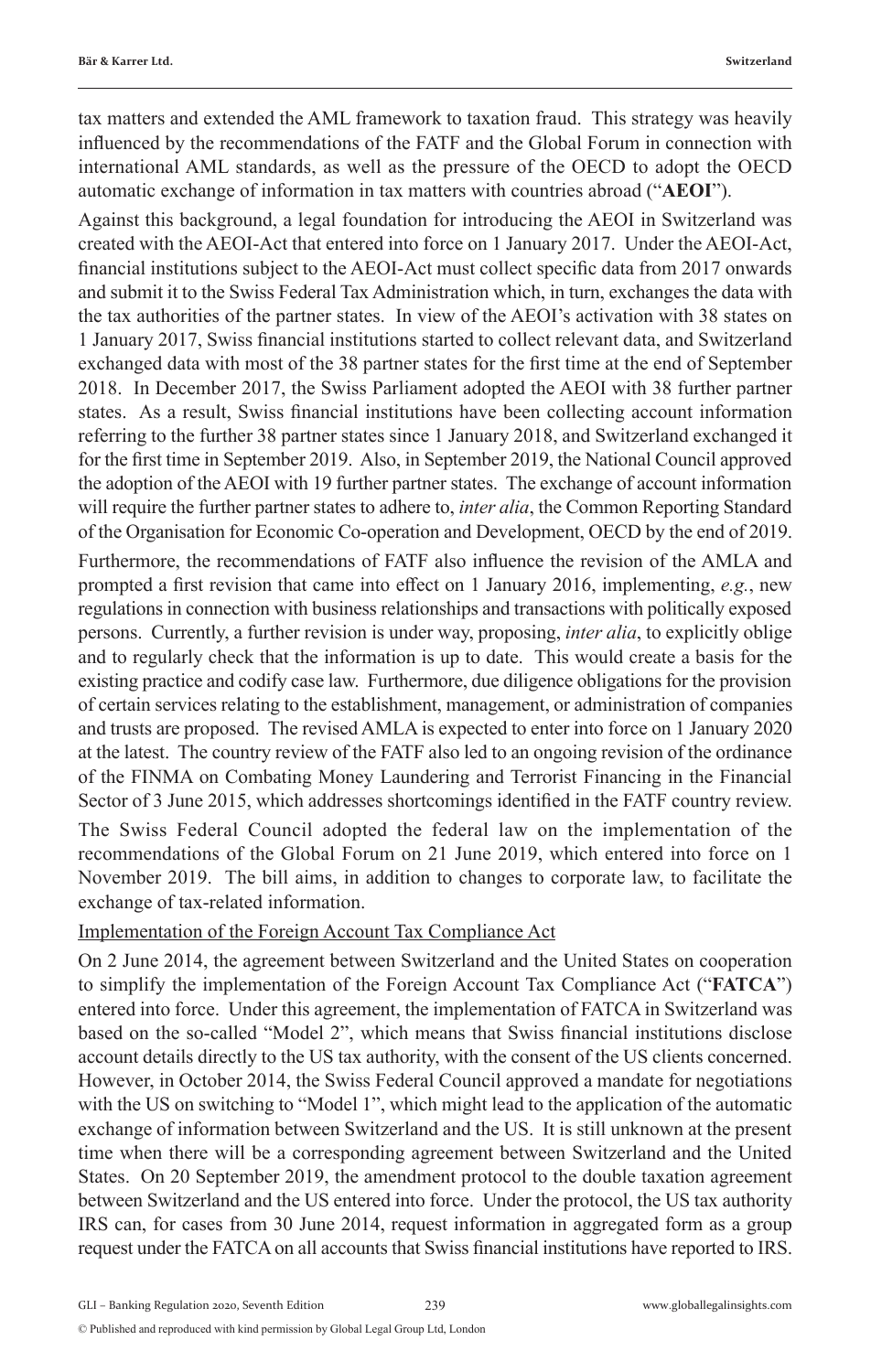#### **Bank governance and internal controls**

#### Key requirements for governance of banks

In order to obtain and maintain a banking licence, Swiss banks must, *inter alia*, comply with specific governance requirements as outlined in particular in the BankA and BankO, and further specified in guidelines and publications of FINMA, in particular the new FINMA Circular 2017/1 "Corporate governance – banks" ("**Circular 2017/1**") which entered into force on 1 July 2017. It remains to a large extent in line with the former FINMA guidance, except for a number of changes in specific areas. A significant change introduced by Circular 2017/1 is a shift from a "comply or explain" approach to a more differentiated approach, allowing FINMA to apply the requirements of Circular 2017/1 to the extent they are proportionate. This allows FINMA to consider on a case-by-case basis the characteristics of each bank in terms of size, complexity, structure, and risk profile.

#### Good reputation and guarantee of a proper business conduct

Persons entrusted with the bank's administration and management must enjoy a good reputation and guarantee proper business conduct (art. 3 (2)(c) BankA). Furthermore, qualified shareholders of a bank (*i.e.*, persons holding at least 10% of the capital or voting rights or that otherwise have a significant influence on the bank) must guarantee that their influence will not have a negative impact on the bank's prudent and solid business activity (art. 3 (2)( $c<sup>bis</sup> BankA$ ).

#### Separation of board of directors and executive management

The governance of Swiss banks is characterised by a strict separation between the board of directors, which is responsible for oversight, and the executive management.

A bank's board of directors as a body and each board member must meet specific conditions, including the following:

- To comply with the independence requirement, the board members have to structure their personal and business relationships in such a way as to avoid possible conflicts of interest with the bank. In particular, at least a third of the board members must be independent (Circular 2017/1 N 17 *et seq.*). FINMA may, in justified exceptional cases, grant exceptions. This might be relevant in financial groups, in particular.
- The board of directors as a whole must have adequate management expertise and the required knowledge and experience in the banking and financial services sector. It must be sufficiently diversified to ensure that all key aspects of the business, including finance, accounting, and risk management, are adequately represented (Circular 2017/1 N 16).
- The board of directors must comprise at least three members. However, the actual number of directors required depends on the size, complexity, and risk profile of the bank (art. 11 (1) BankO and FINMA explanatory notes to the draft Circular 2017/1 N 3.2.2). In practice, a board generally has at least five members.

#### Committees of the board of directors

The larger and more complex banks, which belong to the supervisory categories 1 to 3 (out of five), are required to establish an audit and a risk committee, irrespective of the total number of members of the board of directors. However, banks in the supervisory category 3 may combine the two committees (Circular 2017/1 N 31).

A majority of the members of both committees must be independent and the chair of the board of directors may not be a member of the audit committee or chair the risk committee. Furthermore, each committee must have sufficient knowledge and experience of the areas for which it is responsible (Circular 2017/1 N 33).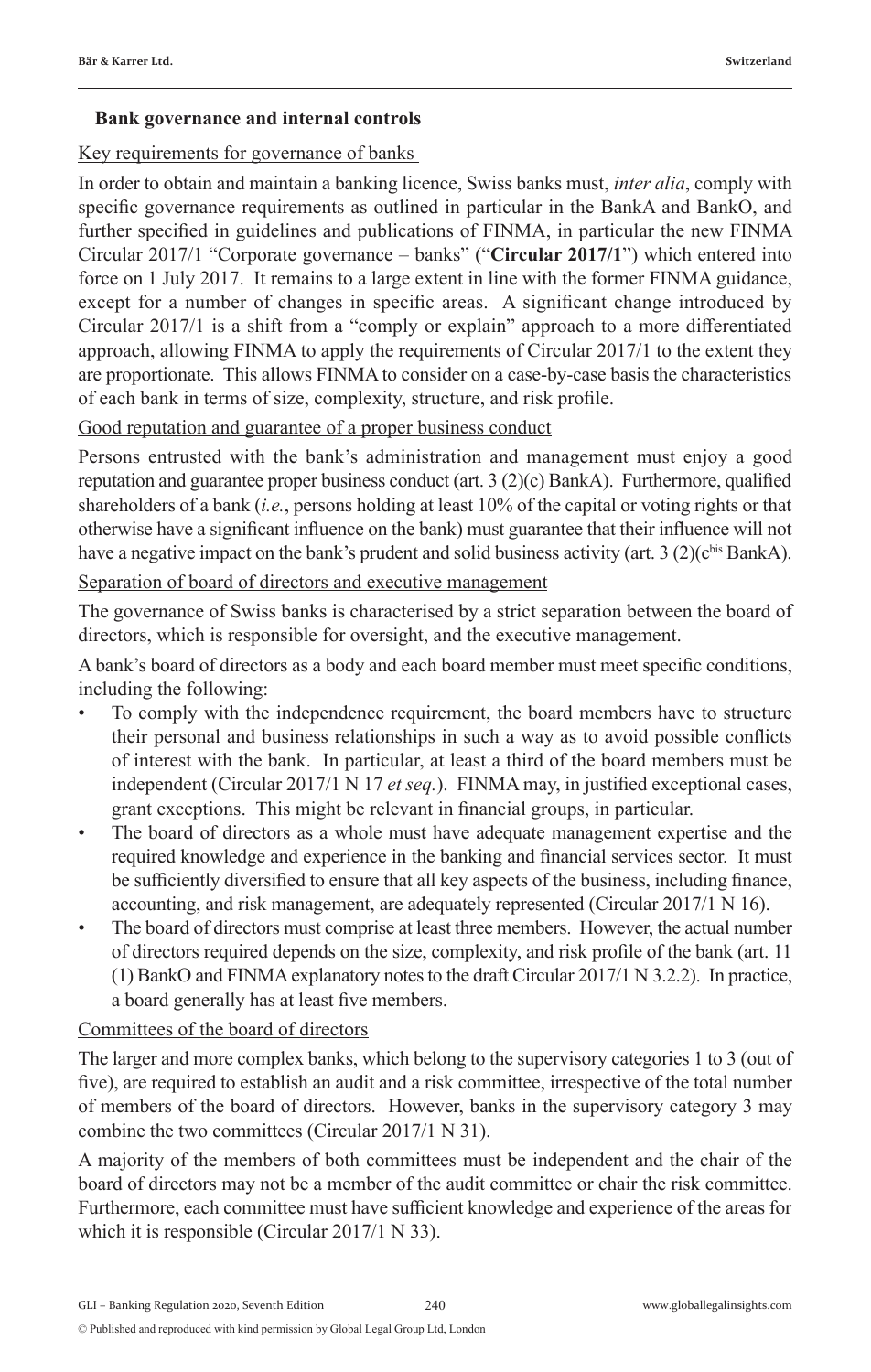#### Internal audit function

The board of directors, in principle, has to establish an internal audit function that directly reports to the board or one of its committees, typically to the audit committee. The internal audit function works independently from the daily business processes and, in particular, provides an important basis for the assessment of whether the bank has implemented an adequate and effective internal control system (Circular 2017/1 N 82 *et seq.*).

#### Mandatory management functions

Banks in the supervisory categories 1 to 3 have to implement the role of an independent chief risk officer ("**CRO**"), who has to be a member of the management body if the bank is systemically relevant. Such CRO may be responsible also for other independent control functions (*e.g.*, for the compliance function) even in the case of SIBs (Circular 2017/1 N 67 *et seq*.).

#### Remuneration of a bank's employees

As a general rule, a bank's remuneration system must not offer any incentives for an employee to disregard the bank's internal control mechanisms. In particular, the remuneration system for employees of the internal audit, the compliance function, and the risk function may not contain incentives that could lead to a conflict of interests. Therefore, their remuneration (among others, through salaries and bonuses) may not depend on the performance of individual products and transactions.

The FINMA Circular 2010/1 "Remuneration schemes" ("**Circular 2010/1**") outlines minimum standards for remuneration schemes of banks and other financial institutions. In particular, it includes the requirement of a remuneration scheme to be simple, transparent, implementable, and oriented towards the long term. The Circular 2010/1 mandatorily only applies to banks of the supervisory category 1 (*i.e.*, to UBS and Credit Suisse) and the two largest insurance groups, being Zurich and Swiss Re (see Circular 2010/1 N 6 and 7). However, it applies as a non-binding code of best practice to all other institutions. In addition, FINMA may in justified cases require such other institutions to mandatorily implement the Circular 2010/1 in full or in part, if appropriate in the light of the circumstances (Circular 2010/1 N 9).

On 1 January 2014, the Ordinance against Excessive Compensation of 20 November 2013 implementing the so-called "Say-on-Pay Initiative" entered into force, toughening the formal corporate governance regime for listed companies. Among others, it prohibits severance payments (golden parachutes), advance payments, and similar extraordinary payments to directors or senior managers. Furthermore, the aggregate compensation of directors and the senior management is subject to the approval of the general meeting of shareholders. In the course of the ongoing revision of the company law, the Swiss Federal Council proposes to further implement the Minder Initiative by including provisions on "say-on-pay" in the CO.

#### Scope and requirements for outsourcing of functions

All significant functions of a bank may, in principle, be outsourced, except for the direction, supervision and control by the supreme governing body, central executive management functions, and functions that involve strategic decision-making (FINMA Circular 2018/3). In addition, decisions on entering or terminating a business relationship may not be outsourced. Furthermore, banks of the supervisory categories 1 to 3 are required to have an autonomous control body in the form of a separate risk control and compliance function. Operational risk management and compliance tasks may be outsourced by banks of all supervisory categories. The bank must keep an inventory of the outsourced functions.

Furthermore, the bank, its audit firm, and FINMA, must have the contractual right to verify the service providers' compliance by inspecting and auditing all information relating to the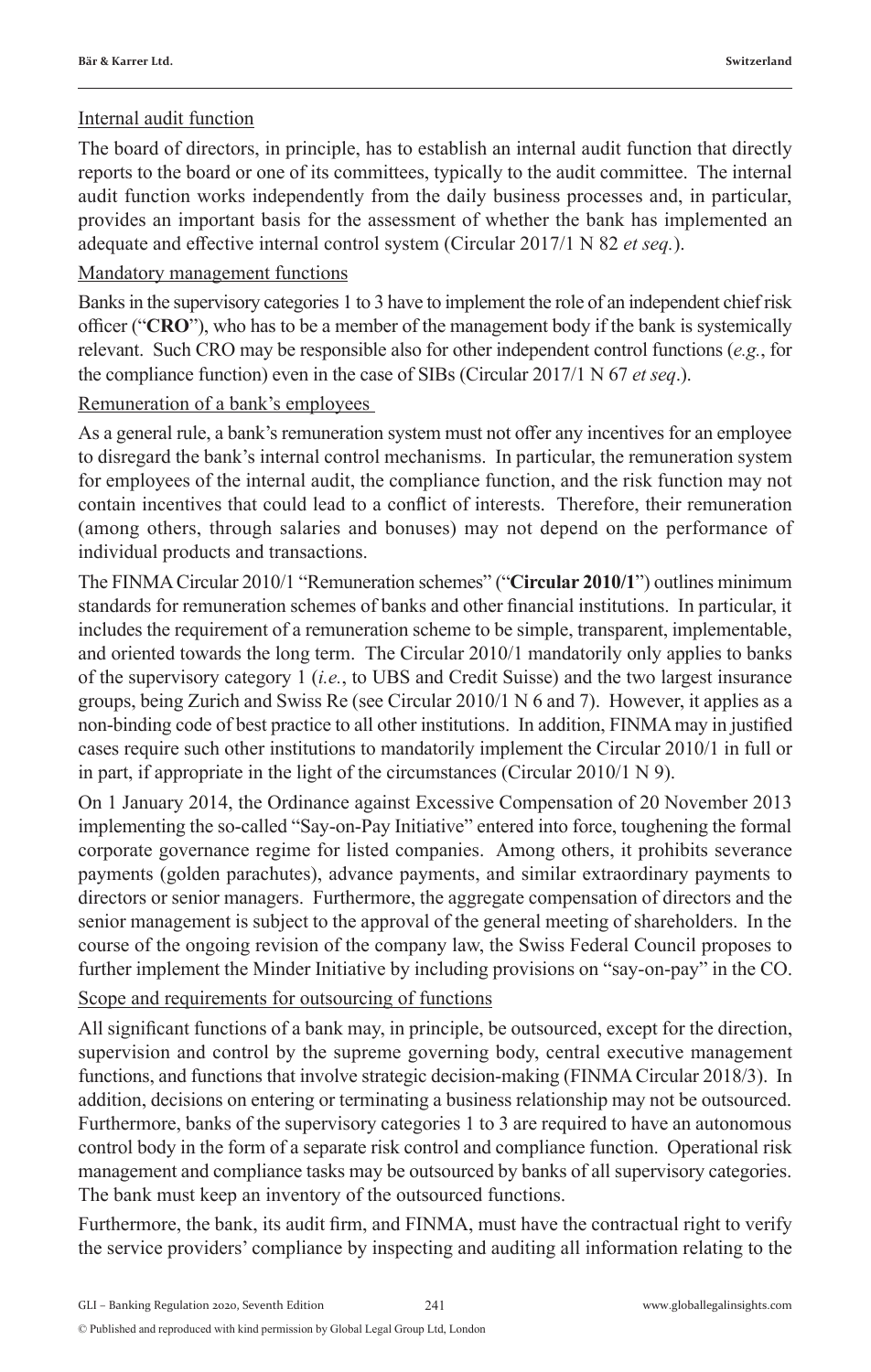outsourced function at any time, unrestrictedly. Outsourcing to another country is admissible if the rights of inspection and control rights of the bank itself, its audit firm, and FINMA are assured and the restructuring or resolving of the bank in Switzerland, including access to the required information, are possible at any time.

#### Accounting rules

Value adjustments for default risks in banking are to be calculated in future on the basis of expected losses. For this change, FINMA adopted a new FINMA ordinance on accounting and a revised FINMA circular (FINMA Circular 2020/01 "Accounting – Banks") that both entered into force on 1 January 2020 with transitional provisions.

#### **Bank capital requirements**

In order to obtain a banking licence from FINMA, a bank must have a fully paid-in share capital of at least CHF 10 million (art. 15 (1) BankO). However, in principle, FINMA requires a bank to have additional capital of at least CHF 10 million but usually more (which might be contributed, *e.g.*, in the form of a subordinated loan as well), depending on the intended scope of the bank's business activities.

In addition to the statutory capital requirements, banks are also subject to regulatory capital requirements based on the Basel III Framework. The CAO specifies in more detail the regulatory capital required by Swiss banks, particularly depending on the bank's size and scope of business. The required capital comprises, in principle, the following parts:

*Minimum required capital*: A bank must hold at least 8% of the risk-weighted positions as minimum required capital, whereof at least: i) 4.5% must be held in the form of common equity tier 1 (CET 1) capital (CET 1 ratio); and ii) 6% must be held in the form of Tier 1 capital (Tier 1 capital ratio) (art. 42 (1) CAO).

*Capital buffer*: A bank must, in principle, hold a capital buffer between 2.5% and 4.8% of their risk-weighted positions, in particular, in the form of CET 1 capital, depending on the supervisory category of the bank (art. 43 (1) and appendix 8 CAO; art. 2 (2) and appendix 3 BankO).

*Counter-cyclical buffer*: Upon request of the SNB, the Swiss Federal Council may, if necessary, require the banks to hold a counter-cyclical buffer of a maximum of 2.5% of their risk-weighted positions in Switzerland in the form of CET 1 capital to: i) enhance the banking sector's resilience against the risk of excessive credit growth; or ii) counteract excessive credit growth (art. 44 CAO). Currently, the Swiss Federal Council has activated the counter-cyclical buffer to counteract the risk of a real estate bubble fuelled by cheap mortgage loans, and requires banks to hold a counter-cyclical buffer of 2% of their riskweighted positions whereby a residential property in Switzerland acts as real security (in accordance with art. 72 CAO).

*Extended counter-cyclical buffer*: Banks (i) with a balance sheet of at least CHF 250 billion, of which the total foreign commitment amounts to at least CHF 10 billion; or (ii) with a total foreign commitment of at least CHF 25 billion, have to hold an extended counter-cyclical buffer in the form of CET 1 capital. This buffer amounts to the weighted average of the counter-cyclical buffers that apply in the member states of the BCBS where the bank's relevant receivables from the private sector originate, but in no case more than 2.5% of the risk-weighted positions (art. 44*a* CAO).

*Additional capital*: FINMA may require a bank to hold additional capital if the *minimum required* capital and counter-cyclical buffer do not sufficiently cover the risks of a specific bank (art. 45 CAO).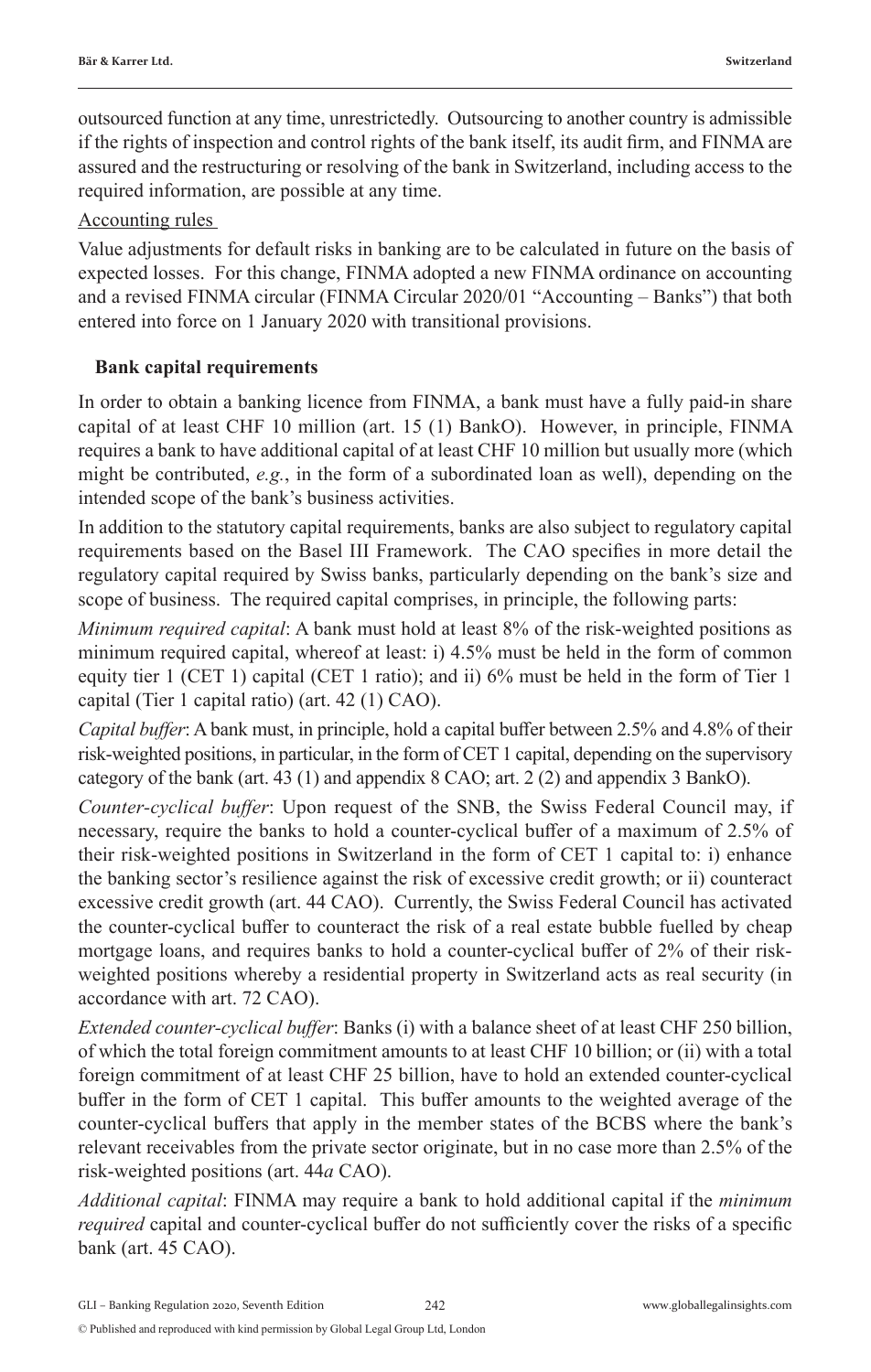*Leverage ratio:* A bank must also maintain a 3% minimum leverage ratio based on the unrisk-weighted assets and Tier 1 capital (art. 46 CAO and Circular 2015/3).

*Additional requirements for SIBs:* In addition to the above-mentioned requirements that apply to all banks, SIBs have to comply with additional requirements, *e.g.*, they must have sufficient own funds to be able to continue their business activities even in the event of major losses (going-concern capital requirements), or they have to permanently hold additional funds to ensure a possible restructuring and winding-up (gone-concern capital requirements) (art. 124 *et seq*. CAO). G-SIBs are required to hold 100% of their going-concern capital requirement as TLAC. With effect from 1 January 2019, the gone-concern capital requirements also apply to D-SIBs. The new requirements are based on the going-concern capital requirements but, unlike for G-SIBs which need to reflect 100% of their going-concern capital, this reflection amounts to only 40% in case of D-SIBs, subject to further rebates for state-owned D-SIBs, as the domestically focused banks are less interconnected internationally and are less systemically important. The revised CAO adjusts the gone-concern capital requirements for G-SIBs: the holding company of a financial group remains required to hold 100% of their going-concern capital as gone-concern capital; however, an operative parent entity of an entity with systemically important functions (*e.g*., Credit Suisse AG and UBS AG) will require an additional 30% of the consolidated group going-concern capital as gone-concern capital. In contrast, the Swiss subsidiaries with systemically important functions (*i.e*., Credit Suisse Schweiz AG and UBS Switzerland AG) will only require to hold 62% of their goingconcern capital as gone-concern capital.

#### **Rules governing banks' relationships with their customers and other third parties**

#### Regulations applying to the bank's dealing with third parties

#### *Banking and securities dealer activities*

In Switzerland, the primary law governing the relationship between banks or securities dealers and their clients is the private civil law laid down in the CO. In many instances, a banking or securities dealing relationship is subject to the principles of the law of mandate of the CO. Under such provisions, an agent, *inter alia*, has to act faithfully and diligently (art. 398 (2) CO).

The nature of the legal duties owed by and customs of banks have been developed through court practice and by professional standards established by recognised SROs.

The FinSA provide for rules of conduct that apply to all financial service providers. Under this new legislation, financial service providers are required to provide extensive information on themselves, the services and products they recommend, as well as the risks and costs they entail. Furthermore, depending on the type of client and service they offer, they will be subject to further requirements to ensure the suitability or appropriateness of their offering. The implementation of these rules will come together with extensive documentation and record-keeping obligations as well as organisational requirements and an obligation to join an ombudsman organisation. In particular, client advisors will need to have the requisite knowledge and expertise to comply with their duties under the rules of conduct and carry out their business. Furthermore, client advisors of Swiss unregulated financial service providers and foreign financial service providers who perform services in Switzerland are required to register with a register of advisors unless an exemption applies. Furthermore, rules of SRO recognised by FINMA as minimum standard requirements applicable to certain financial institutions specify these duties. These self-regulatory rules include, among others, the Code of Conduct for Securities Dealers and the Portfolio Management Guidelines of the SBA. In connection with management, sales or custody of collective investment schemes, these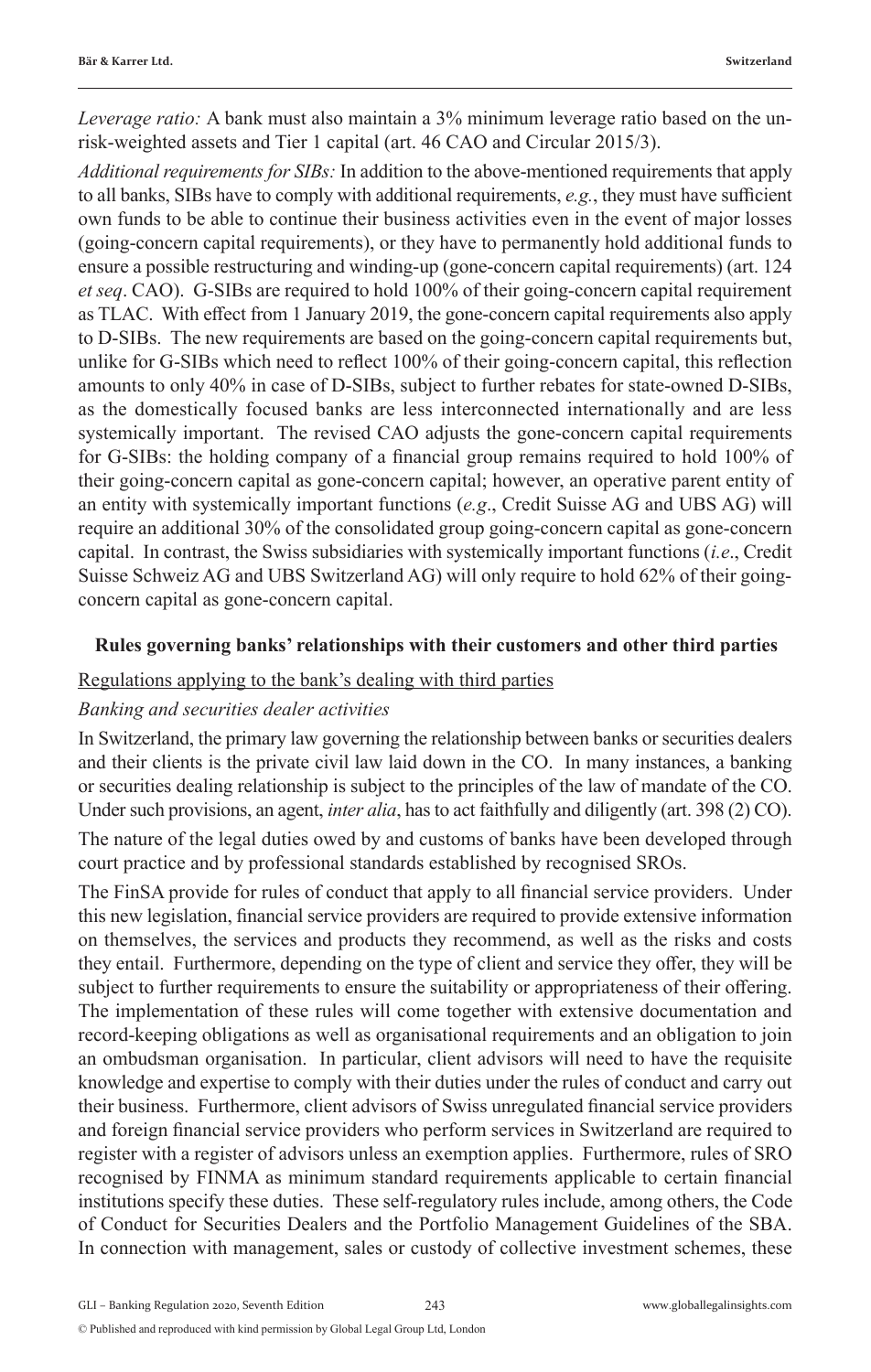rules are further implemented through the self-regulatory standards set forth in the Code of Conduct of the Swiss Funds & Asset Management Association SFAMA, which is also recognised by FINMA as a minimum standard requirement.

#### Rules applying to the general terms and conditions of banks

The use of general terms and conditions ("**GTC**") to govern the relationship between the bank and its clients is widespread in the Swiss banking industry. However, Swiss law does not regulate the GTC of banks specifically. Accordingly, the question whether GTC are valid must be established on the basis of the Swiss private law, particularly the general contract law provisions of the CO and art. 8 of the Federal Act against Unfair Competition of 19 December 1986 ("**AUC**") that prohibits the use of GTC that, to the detriment of consumers and contrary to the requirement of good faith, provide for a significant and unjustified imbalance between contractual rights and contractual obligations. Furthermore, specific regulations prohibit banks from including certain terms in their GTC with customers. For example, a right to use client securities may not be included in GTC. Against this background, the use of GTC might, in a typical business-to-customer relationship, be more limited in the banking industry.

#### Mechanisms for addressing customer complaints against banks

#### *General remarks*

Under Swiss supervisory law, FINMA's mandate includes the protection of creditors, investors, and policyholders. However, client protection is understood collectively and, therefore, FINMA does not adjudicate or even intervene in a dispute between a client and a bank. Furthermore, there are no explicit regulatory rules on handling complaints, although arguably the appropriate internal organisation of a bank requires the implementation of a complaints procedure. Disputes between a client and a bank are thus the remit of the ordinary courts, subject to the mediation by the Swiss Banking Ombudsman if the bank is a member of the SBA. However, the FinSA aims to facilitate access to justice by clients of financial service providers, among others by requiring financial service providers to join an ombudsman organisation.

#### *Swiss Banking Ombudsman*

As part of its self-regulatory role, the SBA established a separate and independent institution, the Swiss Banking Ombudsman. Members of the SBA are required to submit to the authority of the Swiss Banking Ombudsman.

The Swiss Banking Ombudsman is an independent and neutral mediator whose services are free of charge for the banking customer. He is competent to approach specific complaints raised by banking customers against banks based in Switzerland, but has no power to decide. Consequently, he mainly acts as a mediator in disputes to avoid costly and lengthy legal proceedings. The parties are not bound by his proposal but may choose either to accept it or to take other steps, such as starting a lawsuit.

#### *Changes of the enforcement of client's rights according to the adopted FinSA*

In order to facilitate the enforcement of rights for banking clients, FinSA will introduce several changes to the enforcement of Swiss banking clients' rights, among others an extensive documentation duty that requires financial service providers to document their services in an appropriate manner, and a right of a client to request the delivery of copies of these documents free of charge.

Furthermore, financial service providers will be required to join an ombudsman's office, which will offer a simple and informal process to settle disputes between clients and financial service providers. For members of the SBA, however, this will not be a major change (see above).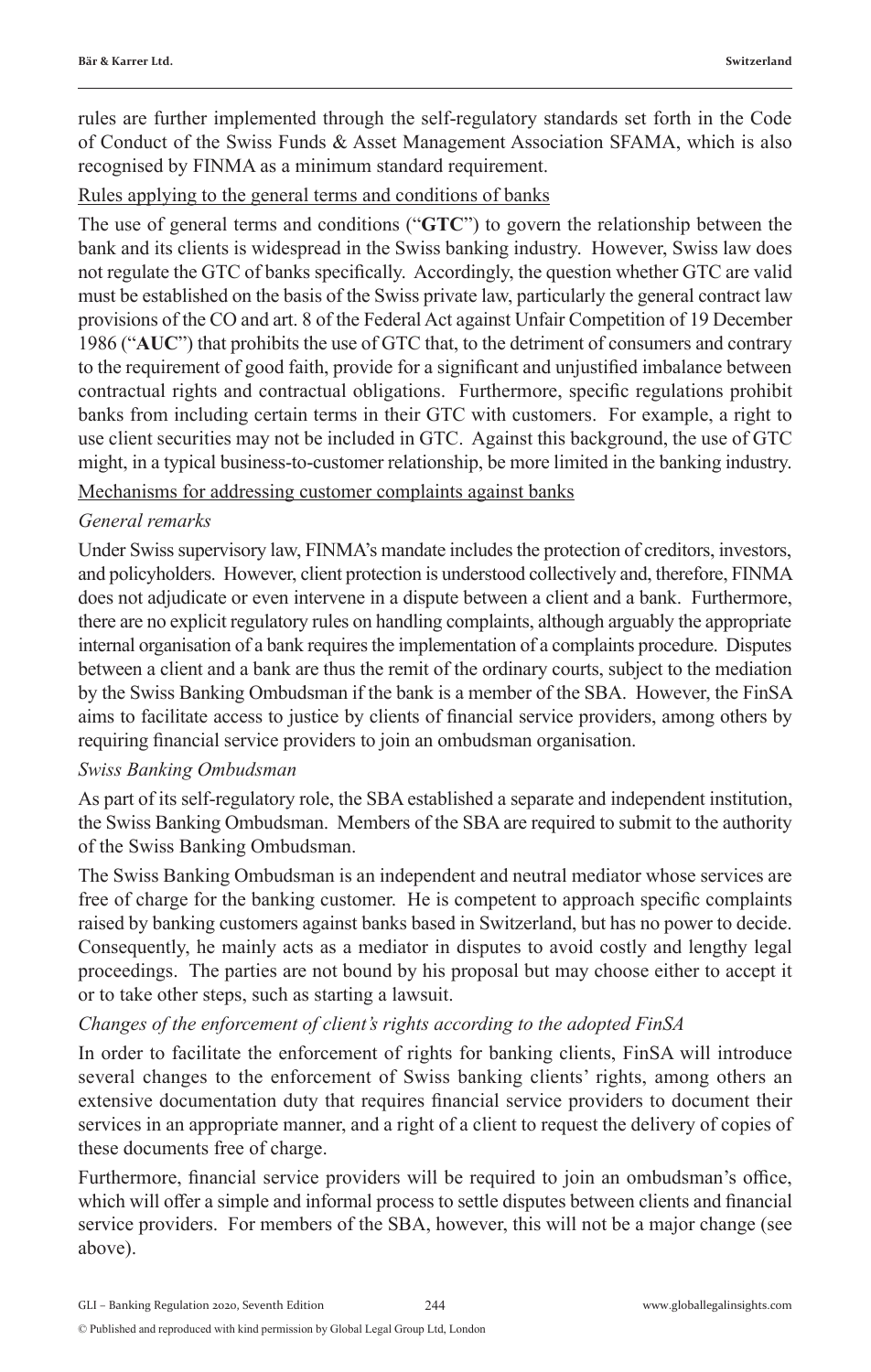#### *Outlook*

More generally, the government announced that it is generally considering introducing a scheme for collective enforcement of claims in the Swiss Civil Procedure Code. This Swiss form of class action would not be limited to suits against banks and financial institutions but should be generally available for all types of civil disputes. This would further facilitate the enforcement of clients' rights and reduce the risk of high procedural costs.

#### Swiss depositor protection scheme

Deposits of Swiss banks are, in particular, protected by the following measures:

- a) Client deposits of Swiss banks are, in principle, privileged claims in case of bankruptcy of a bank up to CHF 100,000 (art. 219 (4)(f) 2nd class of the Swiss Federal Act on Debt Collection and Bankruptcy of 11 April 1884 ("**DEBA**") in conjunction with art. 37*a* (1) and art.  $37b$  (1) BankA). However, the law further distinguishes between certain types of accounts. For example, deposits for vested benefit schemes are treated separately from other bank accounts and may benefit from the privileged status in an additional protected amount of up to CHF 100,000 (art. 37*a* (5) BankA).
- b) Furthermore, client deposits of a bank or securities dealer located in Switzerland are protected to a maximal amount of CHF 100,000 per depositor. This depositor's guarantee in case of bankruptcy of a bank is ensured by the Swiss depositor protection scheme ("*esisuisse*") which requires that all Swiss banks and branches of foreign banks must have their preferential deposits protected by *esisuisse*.
- c) Finally, client custody assets of Swiss banks and securities dealers are deemed by law, in principle, as segregated client assets. Consequently, they will be segregated in case of an insolvency of a bank or securities dealer (art. 37*d*BankA in connection with art. 36*a* SESTA).

Furthermore, the Swiss Federal Council decided in February 2017 to strengthen the Swiss depositor protection scheme. The consultation process with respect to the amendment of the BankA ended on 14 June 2019 and the Swiss Federal Council is expected to send the bill to parliament in the spring of 2020. The Swiss Federal Council also plans to close a gap in the regulations on investor protection: the obligation to segregate client holdings booked to client accounts from proprietary holdings shall be extended over the entire custody value chain in Switzerland.

#### Restrictions on inbound cross-border banking activities

The Swiss approach to inbound cross-border banking services is rather liberal. Banking activities on a pure cross-border basis only (*i.e.*, without any actual or deemed local physical presence) from abroad into Switzerland are, in principle, not subject to a banking licence requirement. Consequently, a foreign banking institution may, in principle, freely offer banking services to Swiss-based customers if it does not establish a physical presence in the meaning of art. 2 (1) FBO-FINMA (*i.e.*, a representative office or a branch) and does not inaccurately represent that it is based or regulated in Switzerland.

However, this changes to a certain extent under FinSA, which extends the scope of Swiss financial market regulation to financial services carried out "for clients in Switzerland". In other words, the commercial provision of financial services to clients in Switzerland on a cross-border basis is subject to FinSA. This will not trigger a licensing obligation, but will require, in addition to complying with the rules of conduct and organisational duties provided for by the FinSA, the client advisors of foreign service providers to register themselves with a client advisor registry and, as previously mentioned, the financial service provider to join an ombudsman organisation.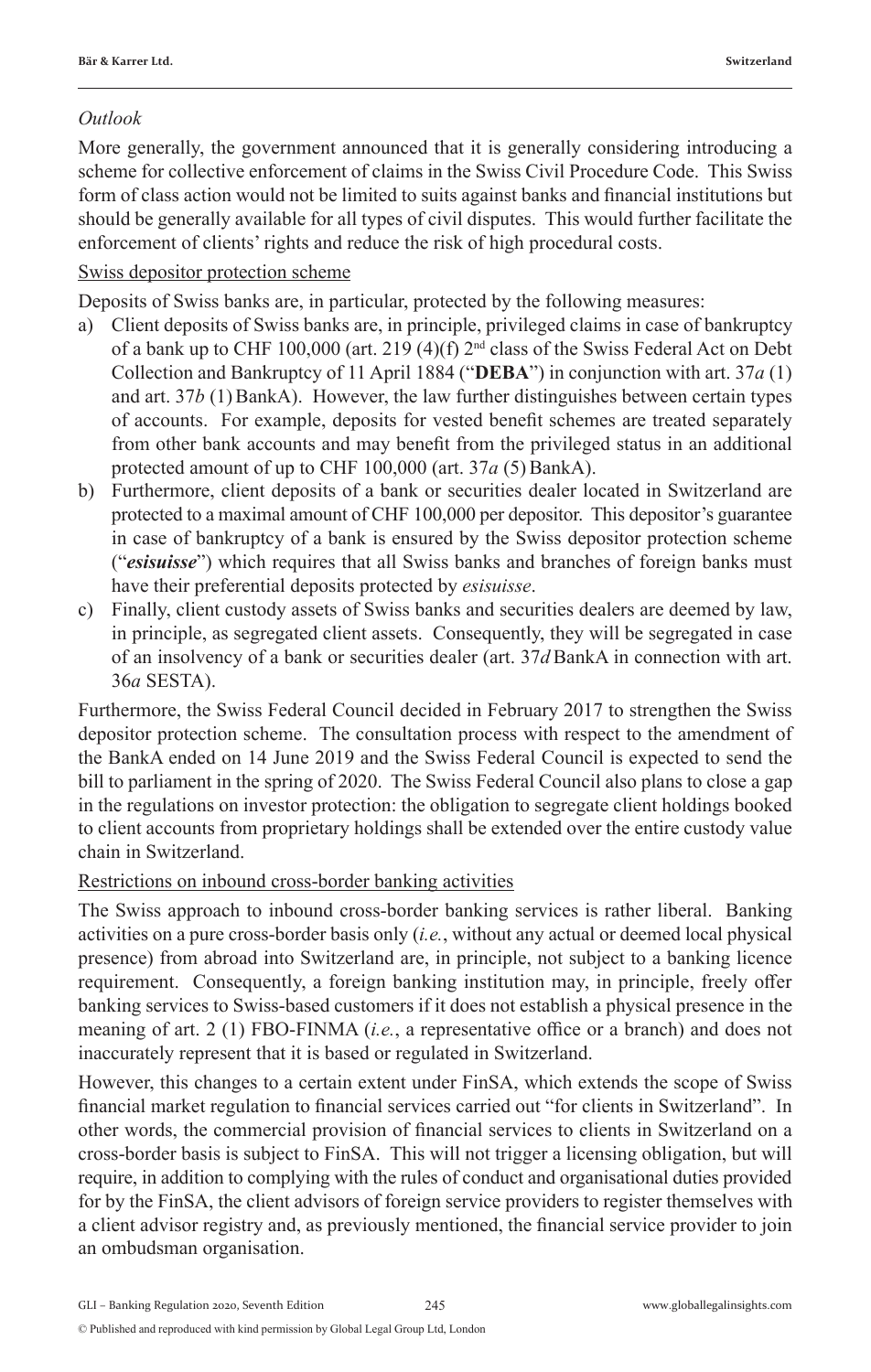Furthermore, the public offering of shares or units of collective investment schemes, and the placement of certain financial products in Switzerland, are subject to restrictions, licence or prospectus requirements. Furthermore, certain activities in connection with the sale and purchase of interests in collective investment schemes will constitute a financial service under the FinSA, which will entail the application of the duties provided under the FinSA instead of the previous regime on the regulation of distributors.

#### Regulatory framework on AML

Money laundering is subject to criminal sanctions under art. 305<sup>bis</sup> of the Swiss Criminal Code of 21 December 1937 ("**SCC**"). Money laundering in the meaning of the SCC includes any act suitable to conceal or disguise the identification of the origin or impede the tracing or the forfeiture of assets that have been obtained through serious crimes and certain tax offences.

Prudentially supervised financial institutions, such as banks and securities dealers, as well as other persons or entities who, on a professional basis, accept or hold third-party assets or who assist in the investment or transfer of such assets, including activities such as (independent) asset management and certain types of credit/lending business, trade finance including factoring with right to recourse, payment services, trading activities, etc., are subject to additional regulatory requirements (art. 2 (2) and (3) AMLA). Financial intermediaries which are not otherwise regulated (*e.g.*, by FINMA through holding a banking or securities dealer licence) have to join a recognised SRO which will review their compliance with Swiss AML rules on a regular basis (art. 14 AMLA).

A major part of the AMLA provisions deal with the due diligence duties in connection with a financial intermediary's handling of third-party assets including the due identification of the contractual party and the due determination of a potential beneficial owner, whereas, among others, these duties are further specified in the CDB 20.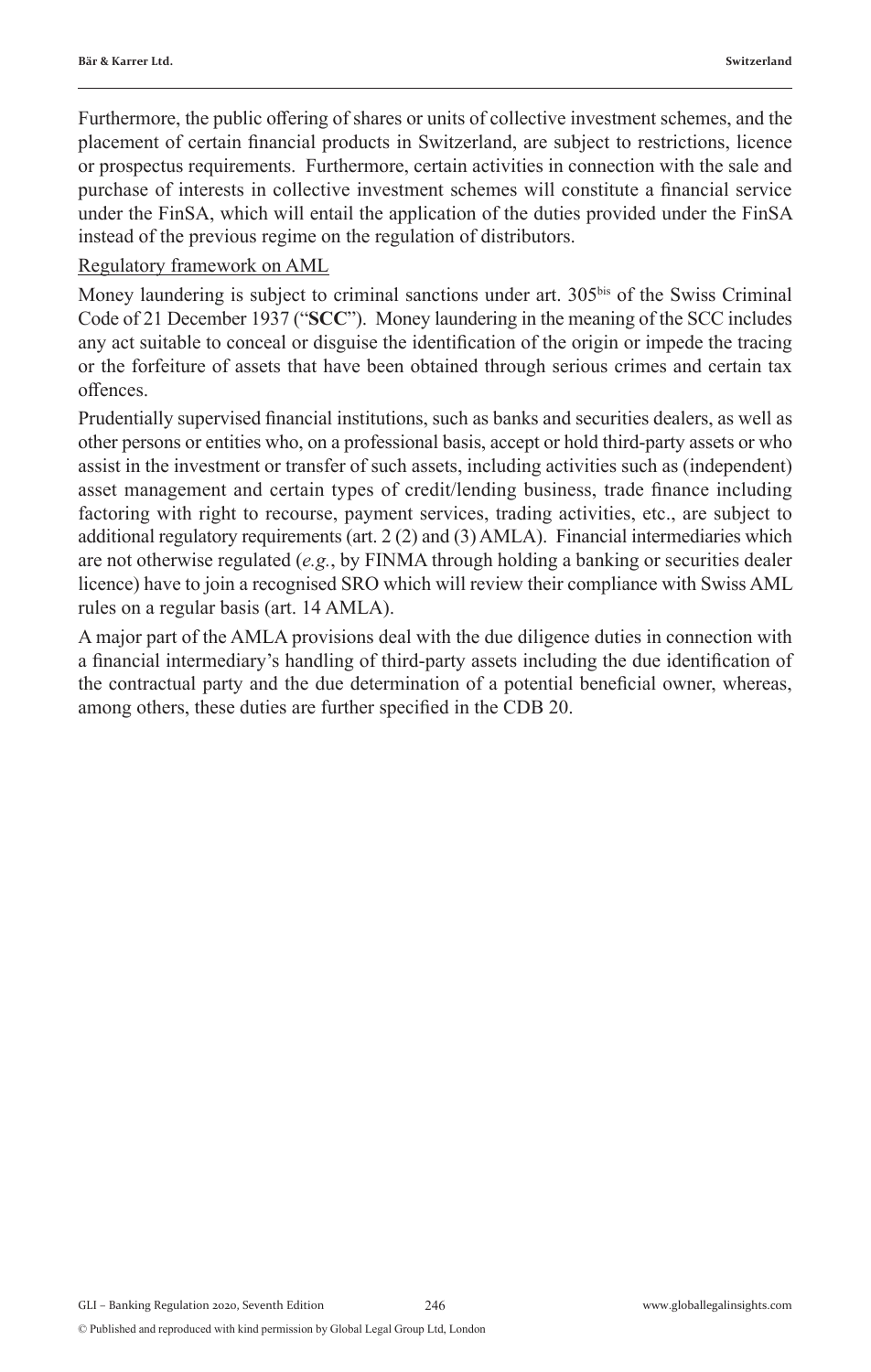

#### **Peter Ch. Hsu**

#### **Tel: +41 58 261 53 94 / Email: peter.hsu@baerkarrer.ch**

Peter Hsu is a key contact of Bär & Karrer for the practice area of banking & insurance and heads the insurance team. His practice focuses on banking, insurance, financing and capital markets. He regularly advises Swiss and foreign financial institutions as well as Fintech businesses on regulatory, M&A/ transactional and financing matters as well as in enforcement proceedings. Moreover, he advises clients on M&A transactions, financing and corporate matters in other industry sectors.

He has published several books and articles on topics in banking, insurance and capital markets and is regularly invited to speak on these topics.

Peter Hsu is ranked as a leading individual in the practice areas of Banking & Finance as well as Insurance & Reinsurance (*Who's Who Legal 2020*).



#### **Rashid Bahar**

#### **Tel: +41 58 261 53 92 / Email: rashid.bahar@baerkarrer.ch**

Rashid Bahar is a key contact for banking & finance and asset management. His practice focuses on banking, finance and capital markets, as well as general corporate law. He co-heads the banking practice group and heads the funds, financial products and asset management practice group.

He regularly advises Swiss and foreign financial institutions on transactional and regulatory matters. He is often involved in M&A transactions and complex financings, where he advises both lenders and borrowers. He regularly represents clients in licensing and enforcement proceedings before the Swiss Financial Market Supervisory Authority FINMA and other authorities. Rashid Bahar has extensively published and is regularly invited to speak on these issues.

Rashid is also an associate professor at the University of Geneva, where he teaches corporate law and financial markets regulation. He is a member of the executive committee of the Center for Banking and Financial Law and the editorial committee of the *Swiss Business Law Review*. He was appointed as an expert member of the working group of the Federal Department of Finance responsible for drafting the Federal Act of Financial Services ("**FIDLEG**") and its implementing ordinance.

### Bär & Karrer Ltd.

Brandschenkestrasse 90, CH-8002 Zurich, Switzerland Tel: +41 58 261 50 00 / Fax: +41 58 261 50 01 / URL: www.baerkarrer.ch